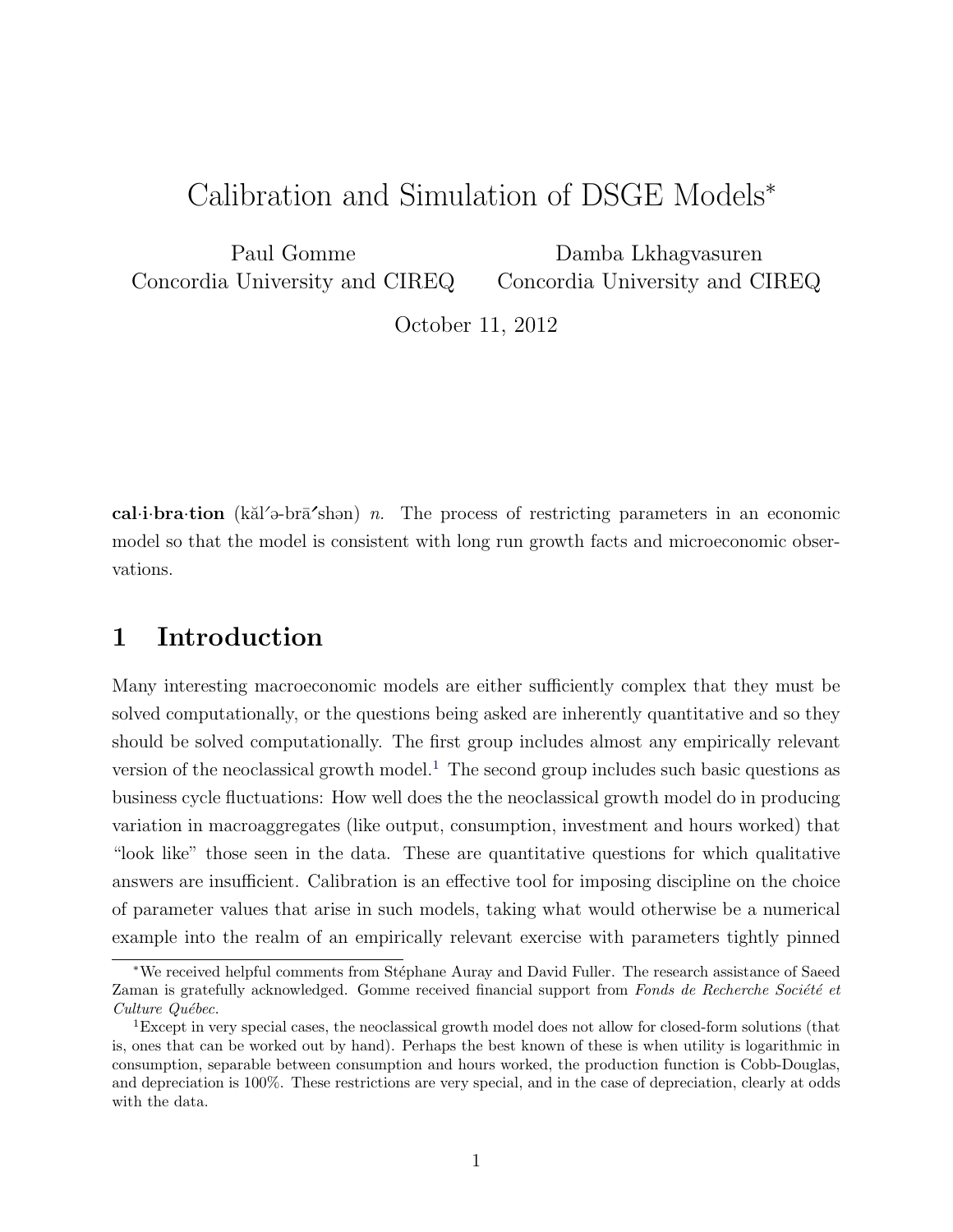down by either long run growth facts, or microeconomic observations. As such, calibration is a useful part of the macroeconomist's toolkit.

This chapter is concerned with measurement as it pertains to calibration.<sup>[2](#page-1-0)</sup> [Kydland](#page-21-0) [and Prescott](#page-21-0) [\(1982\)](#page-21-0) provided the foundations for the calibration procedure; key subsequent developments have been made by [Prescott](#page-21-1) [\(1986\)](#page-21-1), [Cooley and Prescott](#page-20-0) [\(1995\)](#page-20-0) and [Gomme](#page-20-1) [and Rupert](#page-20-1) [\(2007\)](#page-20-1). This chapter builds chiefly on [Gomme and Rupert.](#page-20-1) Like this earlier paper, our goal is to provide a sufficiently careful and detailed description of our procedures that others will be easily able to replicate our work. To further facilitate replication, the underlying data and manipulations are available at <http://alcor.concordia.ca~pgomme>.

In order to make the presentation as "hands-on" as possible, Section [2](#page-2-0) presents the model, the neoclassical growth model, which forms the foundation of New Classical and New Keynesian models. The heart of the paper is in Section [3](#page-4-0) which presents the calibration of the neoclassical growth model. The first order of business is to choose functional forms for preferences and technology. These choices are guided, in part, by long run growth considerations. A second key issue is how broadly economic activity should be measured. [Cooley](#page-20-0) [and Prescott](#page-20-0) [\(1995\)](#page-20-0) think of economic activity very broadly, including not only private market activity but also government and household activity. [Gomme and Rupert](#page-20-1) [\(2007\)](#page-20-1) focus more narrowly on private market activity. However, as argued in Section [3.2,](#page-5-0) for [Cooley](#page-20-0) [and Prescott](#page-20-0) to aggregate economic activity across the private market, government, and household sectors, it must almost certainly be true that each of these sectors has the *same* technology. This chapter follows [Gomme and Rupert,](#page-20-1) focusing narrowly on private market activity since it involves fewer imputations.<sup>[3](#page-1-1)</sup> It is important to remember that if the [Cooley](#page-20-0) [and Prescott](#page-20-0) aggregation is correct, then the [Gomme and Rupert](#page-20-1) measurement should give the same answer as [Cooley and Prescott;](#page-20-0) the converse is not true. Much of the remainder of Section [3](#page-4-0) describes the nitty gritty details of constructing various calibration targets. The chapter describes how to actually construct more calibration targets than are necessary to calibrate the neoclassical growth model. Section [3.12](#page-15-0) describes how to actually calibrate the model which involves making sure that in steady state, the model is consistent with the calibration targets. It is important to remember that calibration is a process for mapping a set of calibration targets into an identical number of model parameters; it is not simply

<span id="page-1-0"></span><sup>2</sup>Measurement is also important in establishing the basic facts to be explained. A basic set of data and business cycle moments are included with the accompanying Matlab/Octave program file, available at <http://alcor.concordia.ca~pgomme>.

<span id="page-1-1"></span><sup>3</sup>As discussed in Section [3.2,](#page-5-0) [Cooley and Prescott](#page-20-0) [\(1995\)](#page-20-0) must impute government capital income since it is missing from National Income and Product Accounts (NIPA). They should also impute labor income to owner occupied housing (the capital income is already in NIPA), but do not. Given their broad interpretation of economic activity, in calibrating their model, [Cooley and Prescott](#page-20-0) should include time spent on housework, but do not. As discussed in Section [3.7,](#page-10-0) individuals spend a considerable amount of time on housework.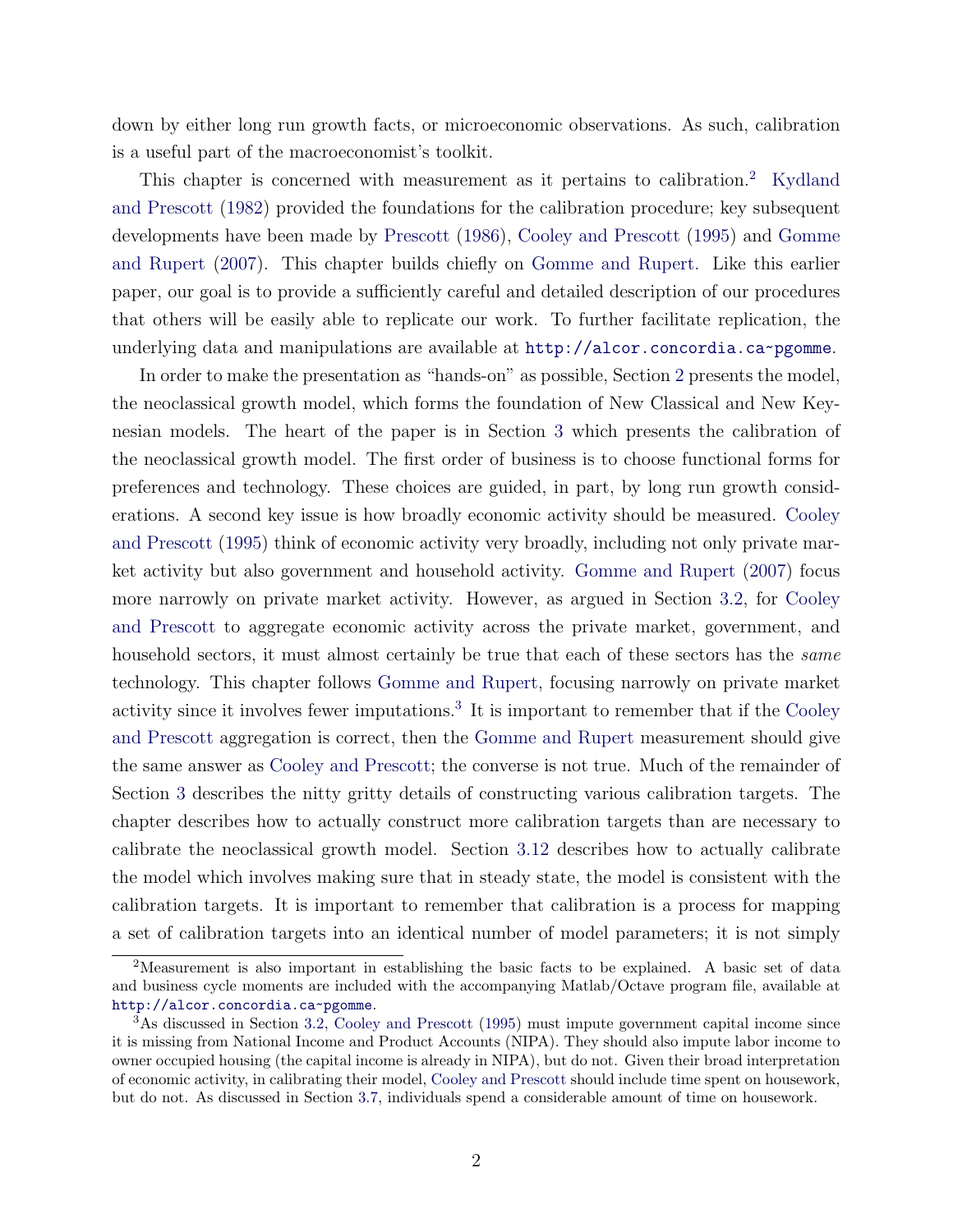setting parameter values.

The model is solved and simulated in Section [4.](#page-16-0) Rather than the usual real business cycle practice of comparing two tables of second moments – one for the U.S. data, the other for model-generated data – Solow residuals as measured from the U.S. data are fed into the model as the set of technology shocks. The model is, then, evaluated on its ability to generate time series that are similar to those in the data. The model does reasonably well in replicating the time series behavior of output, consumption and average labor productivity; it does rather poorly with respect to hours, investment and capital.

## <span id="page-2-0"></span>2 The Economic Environment

The organizing framework is the neoclassical growth model that lies at the heart of New Classical and New Keynesian models. The presentation is kept relatively brief since this model should be familiar to most macroeconomists. It should be understood that the variables chosen by households differ from those chosen by firms, and that these differ from aggregate or per capita quantities; in the presentation, no distinction is made between these three sets of variables in the interests of conserving on notation.

Also in the interests of a clean presentation of the model, growth is omitted. There are two logical ways for growth to appear: as labor-embodied technological progress, and in the form of investment-specific technological change as in [Greenwood et al.](#page-20-2)  $(1997)^{4}$  $(1997)^{4}$  $(1997)^{4}$  $(1997)^{4}$  As shown in [King et al.](#page-20-3) [\(1988\)](#page-20-3) and [Gomme and Rupert](#page-20-1) [\(2007\)](#page-20-1), including growth is important for delivering certain parameter restrictions in both preferences and technologies. These parameter restrictions are discussed below.

#### 2.1 Households

The problem of the representative household is

<span id="page-2-2"></span>
$$
\max E_0 \sum_{t=0}^{\infty} \beta^t U(c_t, \ell_t), \quad 0 < \beta < 1 \tag{1}
$$

subject to a budget constraint,

$$
c_t + x_t = (1 - \tau_n)w_t n_t + (1 - \tau_k)r_t k_t + \tau_t,
$$
\n(2)

<span id="page-2-1"></span><sup>4</sup>Except in the special case of a Cobb-Douglas production function, disembodied technological change is not consistent with balanced growth.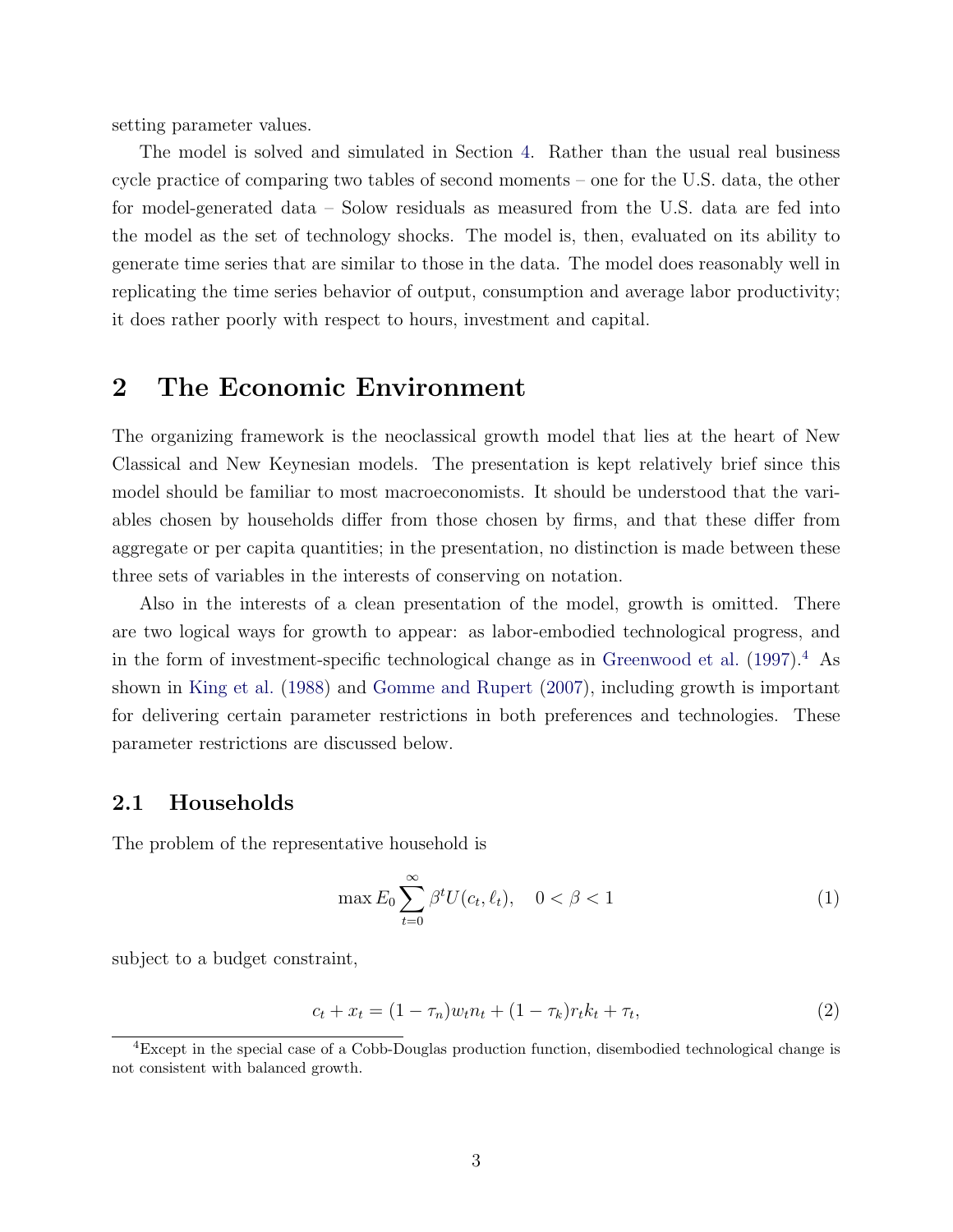the law of motion for capital,

$$
k_{t+1} = (1 - \delta)k_t + x_t, \quad 0 \le \delta \le 1,
$$
\n(3)

and a constraint on time,

$$
n_t + \ell_t = 1. \tag{4}
$$

The household's preferences are defined over contingent time sequences for consumption,  $c_t$ , and leisure,  $\ell_t$ . In the budget constraint, Eq. [\(2\),](#page-2-2) the real wage is  $w_t$  while the rental rate for capital is  $r_t$ . Labor income is taxed at the rate  $\tau_n$  while capital income is taxed at the rate  $\tau_k$ <sup>[5](#page-3-0)</sup> Hours of work are denoted  $n_t$  while  $k_t$  is the household's beginning-of-period holdings of capital. The household receives a lump-sum transfer of  $\tau_t$  from the government. Finally,  $x_t$  is the household's investment and  $\delta$  is the depreciation rate of capital.

### 2.2 Firms

Firms face a sequence of static problems. Each period, a firm hires labor and rents capital to maximize its real profits:

$$
\max_{k_t, n_t} F(k_t, n_t; z_t) - w_t n_t - r_t k_t \tag{5}
$$

where  $F$  is a constant-returns-to-scale production function, and  $z_t$  is a shock to technology.

In the New Keynesian literature, it is common to assume two sectors, one for final goods, the other for intermediate goods. The final goods sector is perfectly competitive and uses only intermediate goods. The intermediate goods sector is characterized by monopolistic competition, and production employs labor and maybe capital. The reason for the two sector setup is because most New Keynesian models include sticky price setting which means that at least some firms must be price setters. The complications of the New Keynesian setup are suppressed in the interests of clarity.

#### 2.3 Government

The only role for government is to levy distorting factor income taxes, lump-sum rebating the proceeds. In particular, there is no government spending and the government issues no debt. Its budget constraint is

$$
\tau_t = \tau_n w_t n_t + \tau_k r_t k_t. \tag{6}
$$

<span id="page-3-0"></span><sup>5</sup>The tax on capital is measured net of the capital consumption allowance.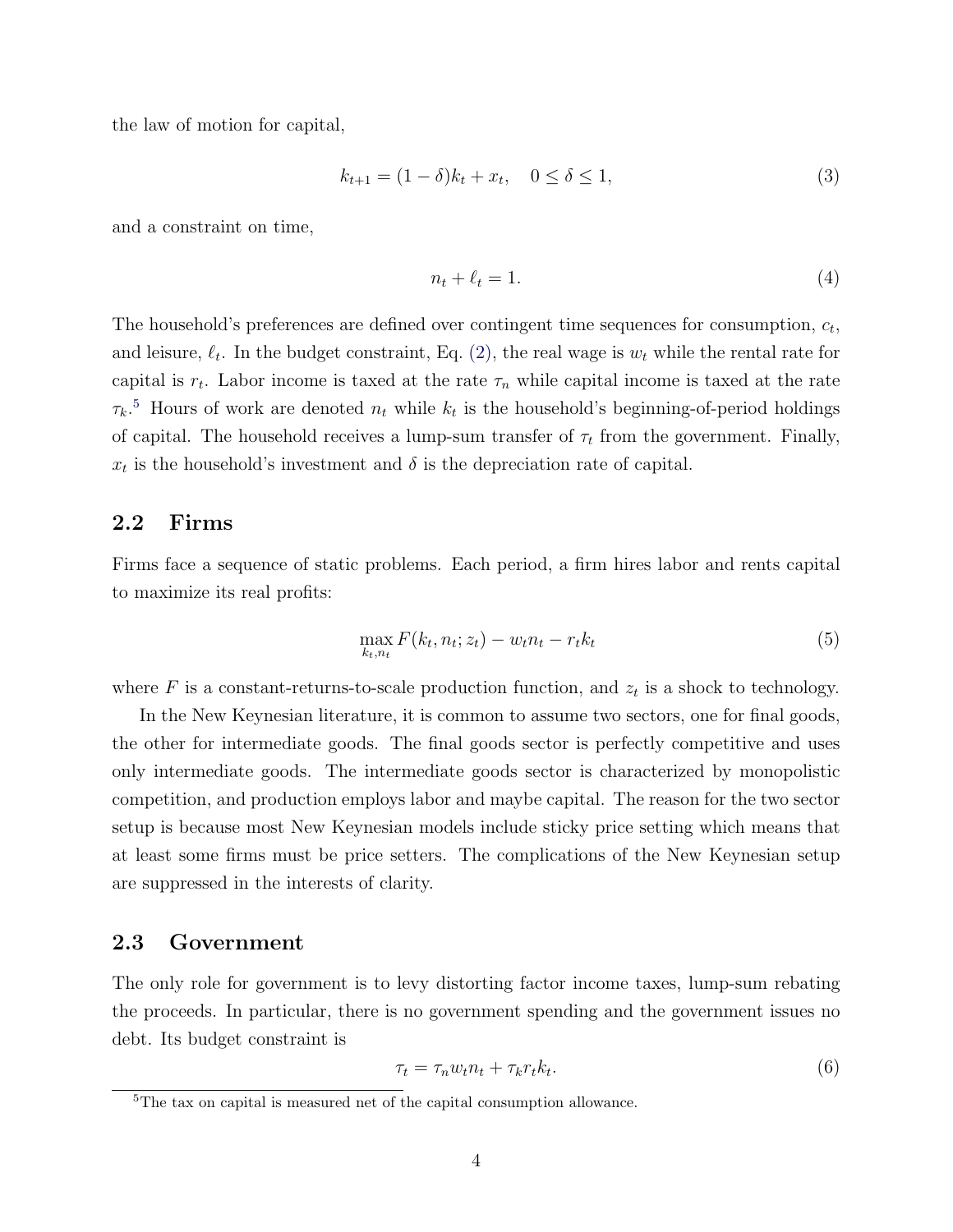## <span id="page-4-0"></span>3 Calibration

At this stage, the task is to choose functional forms, then find calibration targets that can be used to assign values to the parameters of the model.

#### 3.1 Functional Forms

To be consistent with balanced growth, the momentary utility function, U, needs to be homogeneous of some degree in consumption, c. For the most part, the real business cycle literature uses

<span id="page-4-1"></span>
$$
U(c,\ell) = \begin{cases} \frac{(c\ell^{\omega})^{1-\gamma}}{1-\gamma} & \text{if } \gamma \in (0,1) \cup (1,\infty), \\ \ln c + \omega \ln \ell & \text{if } \gamma = 1. \end{cases}
$$
 (7)

This utility specification is referred to as "constant relative risk aversion." Above, U is homogeneous of degree  $(1 - \gamma)$  in c; in other words, this utility function satisfies balanced growth restrictions. In the New Keynesian literature, it is more common to see

<span id="page-4-2"></span>
$$
U(c,n) = \ln c - \omega \frac{n^{1+\xi}}{1+\xi}
$$
\n(8)

where  $1/\xi$  is the Frisch labor supply elasticity.

The production function is specified to be Cobb-Douglas:

<span id="page-4-3"></span>
$$
F(k, n; z) = zk^{\alpha} n^{1-\alpha}, \quad 0 \le \alpha \le 1.
$$
\n<sup>(9)</sup>

In the literature, the Cobb-Douglas functional form is often justified as being consistent with the following facts:

- 1. capital's share of income exhibits no secular trend,
- 2. the return to capital similarly has no secular trend,
- 3. the real wage rate does have a secular trend.

[Swan](#page-21-2) [\(1964\)](#page-21-2), [Phelps](#page-21-3) [\(1966\)](#page-21-3) and [King et al.](#page-20-3) [\(1988\)](#page-20-3) show that any constant-returns-to-scale production function is consistent with these facts. What makes the case for Cobb-Douglas more compelling is to incorporate investment-specific technological change; [Gomme and](#page-20-1) [Rupert](#page-20-1) [\(2007\)](#page-20-1) make explicit arguments made in [Kydland](#page-21-4) [\(1995\)](#page-21-4) and [Greenwood et al.](#page-20-2) [\(1997\)](#page-20-2), and the interested reader is directed to these works for details.

Finally, the productivity shock is assumed to follow a first-order autoregressive process:

<span id="page-4-4"></span>
$$
\ln z_t = \rho \ln z_{t-1} + \epsilon_t, \quad \epsilon_t \sim N(0, \sigma^2). \tag{10}
$$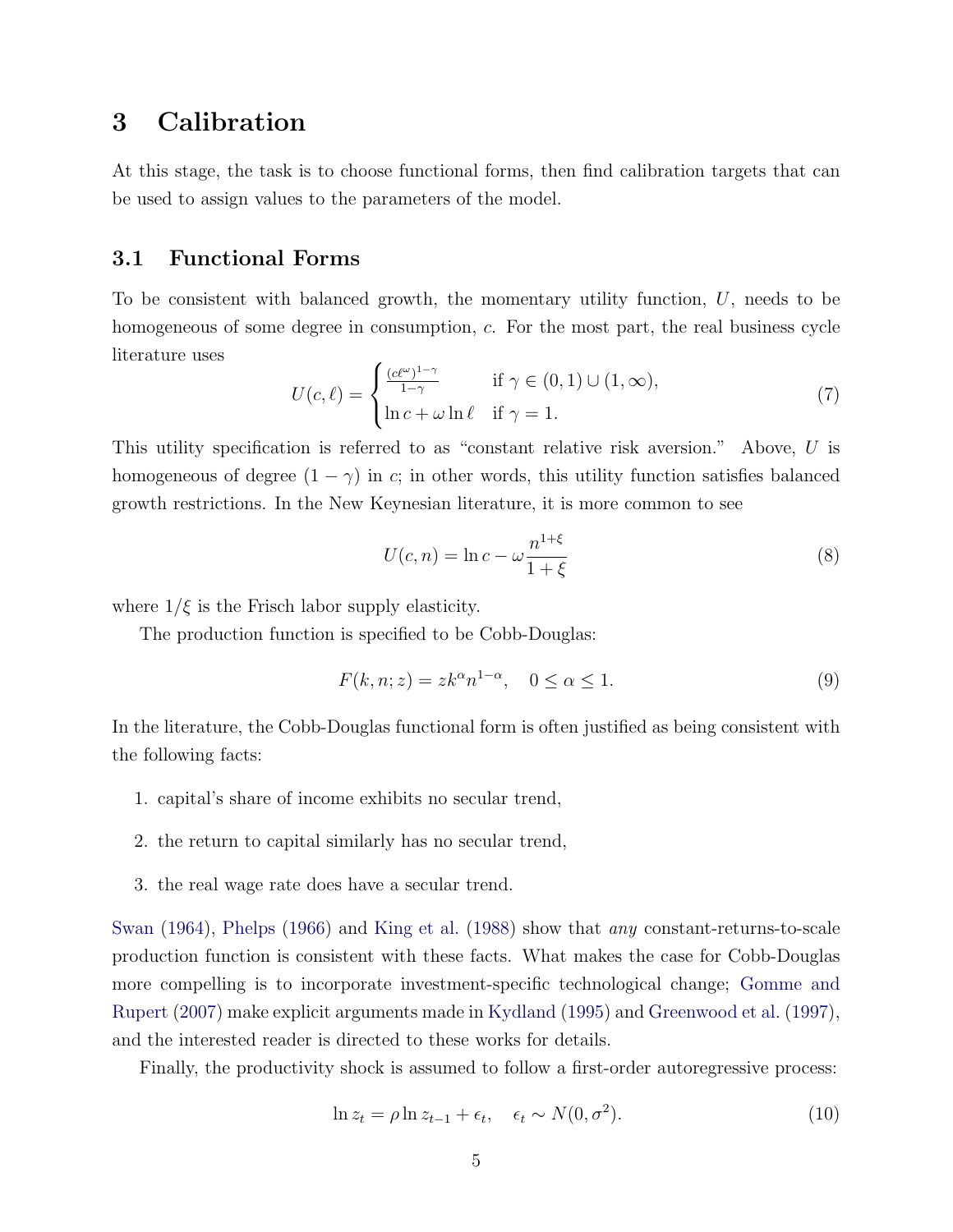Table 1: Parameters to be calibrated

| Preferences: | $\beta, \omega, \gamma$ or $\xi$        |
|--------------|-----------------------------------------|
| Technology:  | $\delta$ , $\alpha$ , $\rho$ , $\sigma$ |
| Government:  | $\tau_n$ , $\tau_k$                     |

<span id="page-5-1"></span>The set of parameters to be calibrated (assigned values) is summarized in Table [1.](#page-5-1) Since there are 9 parameters, procedurally calibration involves the use of 9 calibration targets. These targets are typically taken from two sources: microeconomic evidence, and long run growth facts. Long run growth facts have already implicitly been used to restrict the production function to be Cobb-Douglas, as well as to restrict the utility function. There is an embarrassment of riches since there are more potential calibration targets than parameters.<sup>[6](#page-5-2)</sup> The properties of the technology shock,  $\rho$  and  $\sigma$ , and be inferred from the properties of the Solow residual; see Section [3.10.](#page-12-0) The tax rates,  $\tau_n$  and  $\tau_k$ , can be obtained directly from National Income and Product Accounts (NIPA) as described in Section [3.8.](#page-11-0) The remaining 5 parameters can be calibrated using some subset of:

- 1. Factor income shares using data from NIPA.
- 2. Depreciation and capital stock data reported by the Bureau of Economic Analysis (BEA).
- 3. The investment-output ratio.
- 4. The capital-output ratio.
- 5. Microeconomic evidence concerning risk aversion.
- 6. Microeconomic evidence regarding the labor supply elasticity.
- 7. The allocation of time from U.S. time use surveys.
- 8. The real return to capital.

The remainder of this section discusses the measurement of the above calibration targets.

### <span id="page-5-0"></span>3.2 How Broadly to Measure Economic Activity

An issue that immediately arises is how broadly one should measure economic activity for the purposes of calibration. Perhaps the best known paper on calibration is that of [Cooley](#page-20-0)

<span id="page-5-2"></span> $6$ [The surplus of calibration targets could be handled using formal econometric techniques that take](#page-20-0) [advantage of the "over identification" of the parameters.](#page-20-0)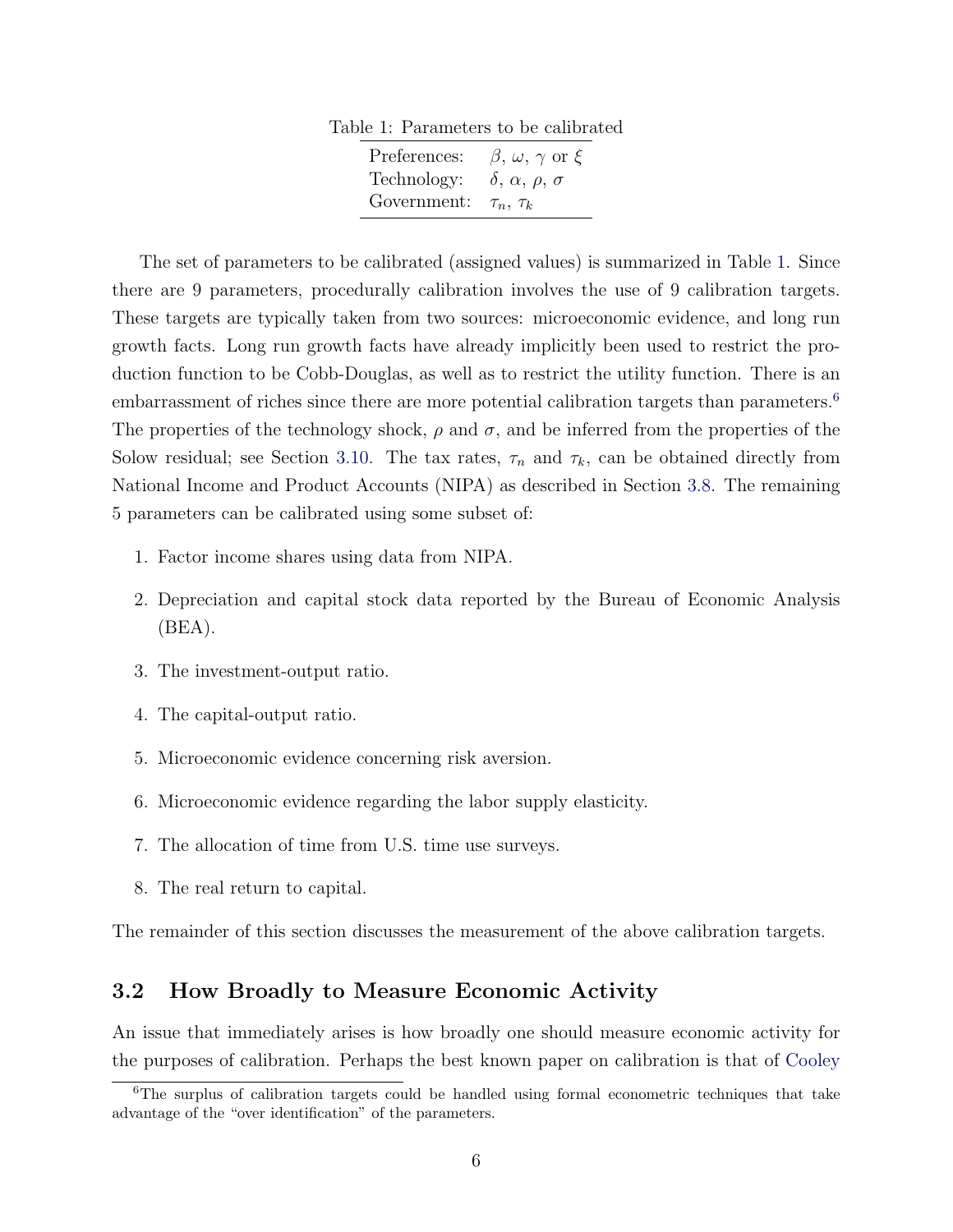[and Prescott](#page-20-0) [\(1995\)](#page-20-0). They construe economic activity very broadly, encompassing both private market activity, government production, and home activity. [Cooley and Prescott](#page-20-0) include capital in all these sectors, plus the stock of inventories and the value of land, in their measure of the capital stock; output likewise includes output produced by this capital stock. In measuring income flows, [Cooley and Prescott](#page-20-0) must impute capital income flows to government capital since NIPA does not include a measure of government capital income. For similar reasons, they must impute income flows to the stock of consumer durables. Oddly, they do not impute labor income flows for the housing sector, although these flows are largely missing from NIPA. Likewise, [Cooley and Prescott'](#page-20-0)s measure of time spent working only includes market time; see the discussion in Section [3.7](#page-10-0)

An alternative approach is that exemplified by [Gomme and Rupert](#page-20-1) [\(2007\)](#page-20-1) who measure economic activity more narrowly, focusing on private market activity, when it comes to calibration. If [Cooley and Prescott](#page-20-0) are justified in their aggregation, it should not matter whether one takes the broad or narrow approach to measuring economic activity. To see this point, let sectoral outputs are given by

$$
Y_M = K_M^{\alpha} N_M^{1-\alpha} \tag{11}
$$

<span id="page-6-0"></span>
$$
Y_G = K_G^{\alpha} N_G^{1-\alpha} \tag{12}
$$

$$
Y_H = K_H^{\alpha} N_H^{1-\alpha},\tag{13}
$$

where an M subscript denotes private market activity,  $G$  government activity, and  $H$  the household sector. For the [Cooley and Prescott](#page-20-0) aggregation to be valid, it must be the case that all three production functions have the same capital share parameter,  $\alpha$ ; otherwise, they surely would not be able to write the aggregate production function as

<span id="page-6-1"></span>
$$
Y = (K_M + K_G + K_H)^{\alpha} (N_M + N_G + N_H)^{1-\alpha}.
$$
\n(14)

To find a value for capital's share,  $\alpha$ , it should not matter whether one uses Eq. [\(11\),](#page-6-0) as [Gomme and Rupert](#page-20-1) do, or Eq. [\(14\),](#page-6-1) as [Cooley and Prescott](#page-20-0) do. Since [Cooley and](#page-20-0) [Prescott](#page-20-0) must impute various income flows while [Gomme and Rupert](#page-20-1) do not, it seems more straightforward to follow the narrow approach of [Gomme and Rupert.](#page-20-1)

Further, there are good reasons for thinking that the three sectors are *not* sufficiently similar to aggregate as in Eq. [\(14\).](#page-6-1) For example, the home production literature emphasizes that there is an inherent asymmetry between the market and home sectors: the market sector produces goods that are used in the home sector (namely, investment goods including durables), but the home sector does not produce goods that are used by the market sector; see [Benhabib et al.](#page-20-4) [\(1991\)](#page-20-4) and [Greenwood and Hercowitz](#page-20-5) [\(1991\)](#page-20-5).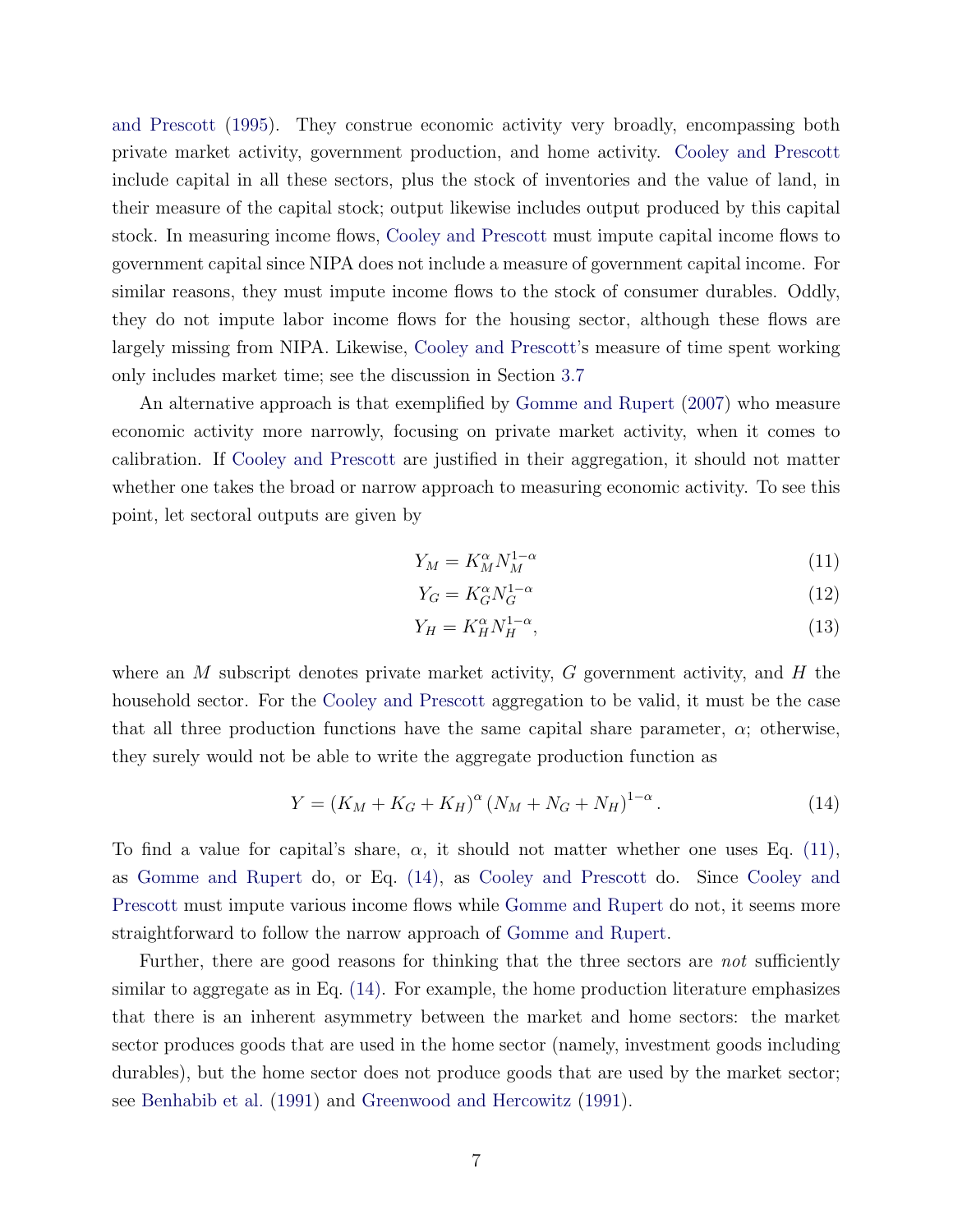#### <span id="page-7-2"></span>3.3 Capital's Share of Income

In principle, one of the easiest parameters to calibrate is  $\alpha$ , capital's share of income. Given that the production function is Cobb-Douglas, and assuming that factor markets are competitive, factors are paid their marginal products. Capital's share of income can, then, be computed as total payments to capital divided by income. In practice, the calculation is far from straightforward, as already suggested by the discussion of the different approaches of [Cooley and Prescott](#page-20-0) [\(1995\)](#page-20-0) and [Gomme and Rupert](#page-20-1) [\(2007\)](#page-20-1).

A further issue relates to the treatment of proprietors' income and indirect taxes less subsidies. The problem is that both go into measured GDP, and both have capital and labor income components that cannot easily be separated out. To see how to proceed, write out market income as:

$$
Y_M = Y_{KM} + Y_{NM} + Y_{AM} \tag{15}
$$

where  $Y_{AM}$  denotes ambiguous market income, namely proprietors' income plus indirect taxes less subsidies,  $Y_{KM}$  is unambiguous capital income, and  $Y_{NM}$  is unambiguous labor income. Some portion of ambiguous income needs to be allocated to capital income, the rest to labor income. The practice in the literature is to assume that the fraction of ambiguous income that should be allocated to capital is the same fraction as income is allocated to capital for the rest of the economy. This idea is, perhaps, clearer when stated as an equation,

<span id="page-7-0"></span>
$$
Y_{KM} + \alpha Y_{AM} = \alpha Y_M, \tag{16}
$$

where  $\alpha$  is the (unknown) capital share. The left-hand side is *total* capital income, including a fraction of ambiguous income; the right-hand side is capital income as a share of total income. Eq. [\(16\)](#page-7-0) can be rewritten as

<span id="page-7-1"></span>
$$
\alpha = \frac{Y_{KM}}{Y_{KM} + Y_{NM}}.\tag{17}
$$

As discussed above, one complication is that market income flows are 'contaminated' by housing income flows. Fortunately, NIPA includes data on the housing sector. Market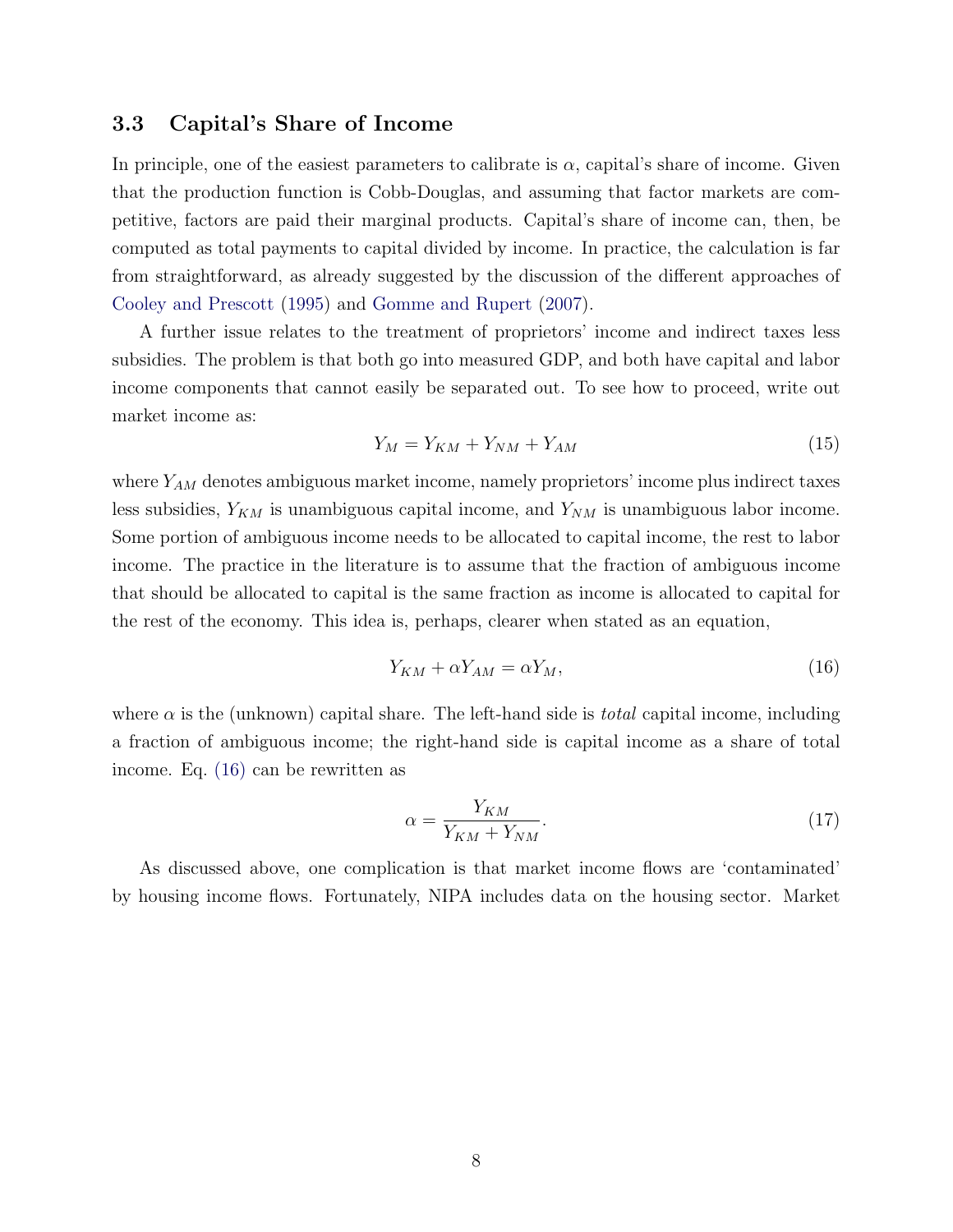capital income is given by

 $Y_{KM}$  =Rental Income – Housing Rental Income

+ Net Interest Income − Housing Net Interest Income

- + Corporate Profits − Housing Corporate Profits
- <span id="page-8-0"></span>+ Gross National Product − Net National Product Total Consumption of Fixed Capital (18)
- − (Government Gross Value Added − Government Net Domestic Product) | {z } Government Consumption of Fixed Capital

− (Housing Gross Value Added − Net Housing Value Added) .

Housing Consumption of Fixed Capital

In Eq. [\(18\),](#page-8-0) consumption of fixed capital (with appropriate adjustments to remove flows associated with the government and housing sectors) reflects compensation to capital for depreciation.

Market labor income is:

 $Y_{NM}$  =Compensation of employees – Housing compensation of employees − Government compensation of employees. (19)

Capital's share of income is, then, computed via Eq. [\(17\).](#page-7-1)

#### 3.4 The Depreciation Rate

The Bureau of Economic Analysis (BEA) reports total depreciation for various categories of capital goods, as well as capital stocks. The depreciation rate can, then, be obtained by dividing (nominal) depreciation by the (nominal) capital stock. The depreciation rate on market capital uses data on private equipment & software and private nonresidential structures.

For those interested in modeling the home sector, the corresponding categories for computing the depreciation rate for home capital are: private residential fixed assets (structures), and the stock of consumer durables.

Depreciation rates are reported below for market and home capital, as well as their chief components.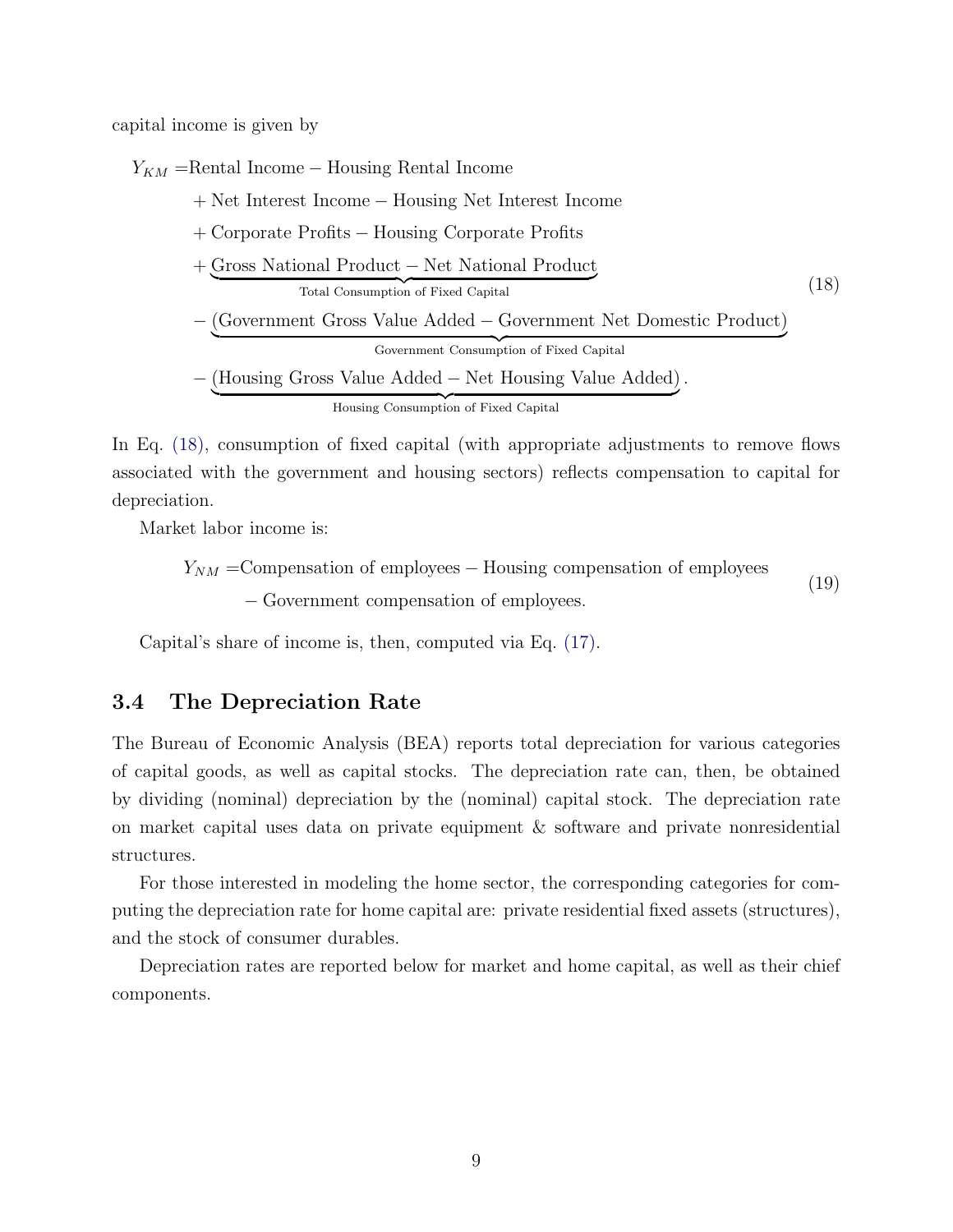#### 3.5 Great Ratios

Two of the so-called "great ratios" are the investment-output and capital-output ratios. Given the discussion of the measurement of capital's share of income,  $\alpha$ , it makes sense that output should correspond to private output (that is, excluding government), net of housing. Investment, then, should include investment in private nonresidential structures, and in equipment & software. Inventory investment is excluded from total investment because very few macroeconomic models explicitly model inventories. Output corresponds to the sum of private investment and consumption of nondurables and services.

Measuring the capital-output ratio is fraught with not only similar issues to those for investment, but others unique to the measurement of capital. Specifically, what exactly comprises private market capital? It seems clear that the stock of nonresidential structures, and equipment & software should be included. It should be noted, however, that the BEA's inclusion of software in 'capital' is a relatively recent decision. One can make a case for inventories on the basis that NIPA includes changes in the stock of inventories as part of investment. A case can also be made for including land. The problem with land is that its value is computed as a residual from the flow of funds accounts by the Board of Governors of the Federal Reserve System, and the value of land for the U.S. as a whole is sometimes found to be negative. In any event, the Board of Governors no longer reports the value of land.

Putting aside these issues, a further problem with capital is that its measurement has been subject to somewhat infrequent but large revisions as reported in [Herman](#page-20-6) [\(2000\)](#page-20-6). For broadly defined measures of capital, in 1997 the BEA revised their estimates of the capital stock up by as much as 30%. Alternative measures of the U.S. capital stock, like those of [Maddison](#page-21-5) [\(1995\)](#page-21-5), give estimates that are even larger. In light of these issues regarding the measurement of capital, using the capital-output ratio as a calibration target seems unwise.

#### 3.6 Microeconomic Evidence

Microeconomic evidence can be brought to bear on two calibration targets: the coefficient of relative risk aversion, and the labor supply elasticity. Since [Hall](#page-20-7) [\(1978\)](#page-20-7), empirical work on consumption has used an intertemporal Euler equation to estimate key parameters of the utility function. Using this approach, [Dynan](#page-20-8) [\(1993\)](#page-20-8) reports estimates of the elasticity of intertemporal substitution near 0.1, or a coefficient of relative risk aversion of 10. In contrast, [Gruber](#page-20-9) [\(2006\)](#page-20-9), using Consumer Expenditure Survey data on total non-durable consumption, estimates a value of around 2 which implies a coefficient of relative risk aversion of 0.5. Using aggregate data, [Attanasio and Weber](#page-19-0) [\(1995\)](#page-19-0) find an elasticity of intertemporal substitution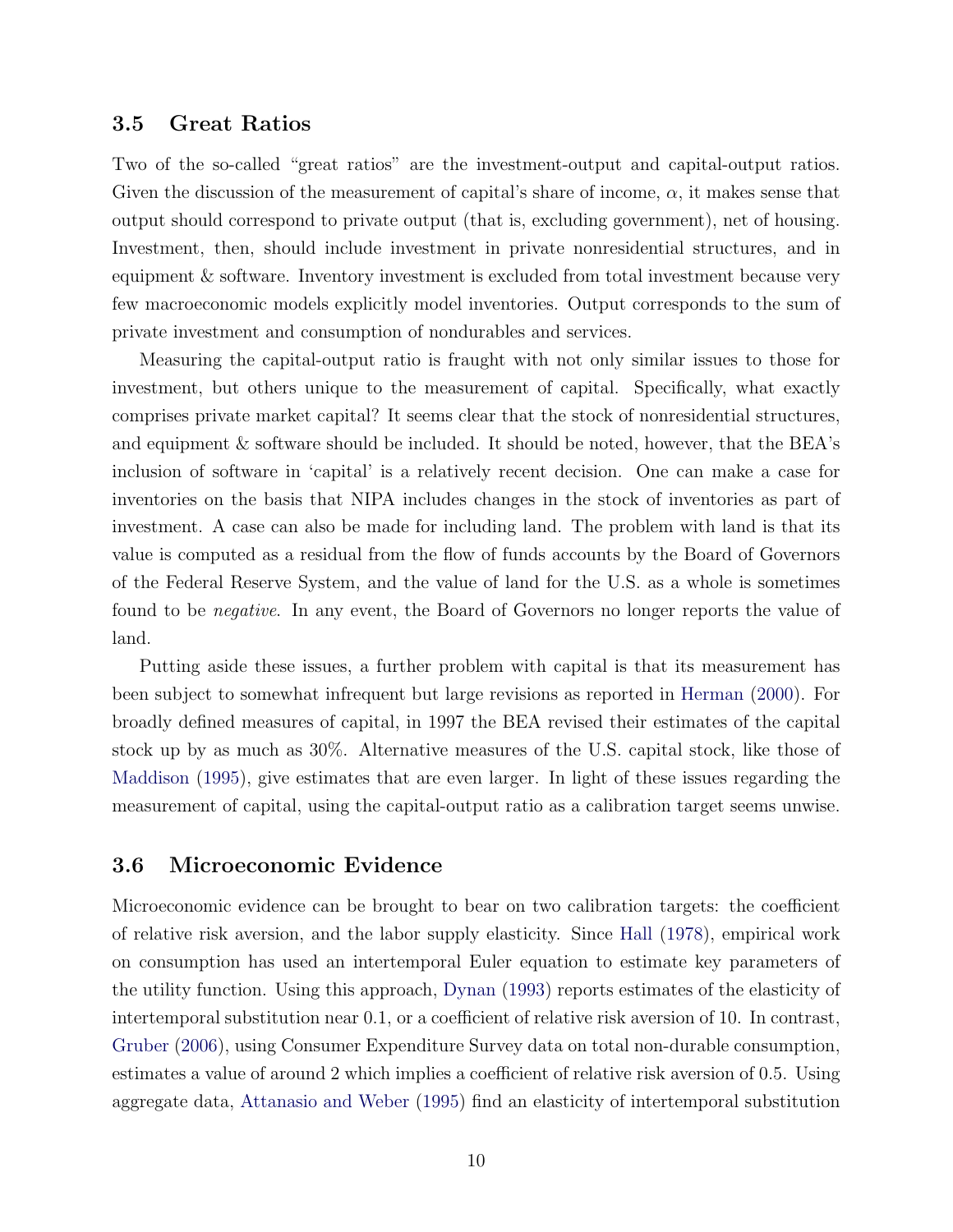of either  $0.34$  or  $0.48 - a$  coefficient of relative risk aversion of roughly 3 or 2. These finds are generally in line with evidence surveyed by [Mehra and Prescott](#page-21-6) [\(1985\)](#page-21-6); they conclude that the coefficient of relative risk aversion is positive, and restrict its value to be no larger than 10, although the bulk of the evidence points to a smaller value. In the literature, it is fairly common to implicitly set  $\gamma = 1$  by assuming logarithmic utility.

Micro evidence on the labor supply elasticity typically use data on men. Typically, this labor supply elasticity is found to be small but positive. [Altonji](#page-19-1) [\(1986\)](#page-19-1) estimates an elasticity no larger than 0.35; [MaCurdy](#page-21-7) [\(1981\)](#page-21-7) no larger than 0.5. [Pencavel](#page-21-8) [\(1986\)](#page-21-8) surveys the empirical literature; he finds that estimates of the male labor supply elasticity are generally less than 1/3. For the logarithmic case, Eq. [\(7\)](#page-4-1) implies a (steady state) Frisch labor supply elasticity given by  $\frac{1-h}{h}$ . For the largest estimated labor supply elasticity, 0.5, the Frisch labor supply elasticity means that steady state hours are 2/3 of the time endowment; smaller labor supply elasticities correspond to larger fractions of the time endowment. As shown in Section [3.7,](#page-10-0) these fractions are not consistent with U.S. time use evidence. When the utility function is given by Eq. [\(8\),](#page-4-2) it seems common to assume a Frisch labor supply elasticity of 1 which would imply  $\xi = 1$ . There is nothing intrinsic to Eq. [\(8\)](#page-4-2) to preclude setting the labor supply elasticity parameter equal to that estimated by labor economists, then use the parameter  $\omega$  to ensure that hours worked are consistent with the time use survey evidence.

#### <span id="page-10-0"></span>3.7 Time Use Surveys

One of the most comprehensive measurements of time use in the U.S. are the periodic time use surveys which were taken in 1965, 1975, 1985, 1995 and most recently the American Time Use Survey (ATUS), starting in 2003. Based on the ATUS, [Gomme and Rupert](#page-20-1) [\(2007\)](#page-20-1) report that individuals aged 16 and older spend 25.5% of their discretionary time (that is, excluding time for sleeping and other personal care) working in the market. This fraction is considerably smaller than the value of  $1/3$  typically used in the literature. [Gomme](#page-20-1) [and Rupert](#page-20-1) compute a higher fraction,  $31.5\%$ , for individuals aged  $16 - 64$ . However, since the majority of macroeconomic models are of a representative agent, there seems to be no good reason to exclude retirees from the calculation of the fraction of time spent working.

Curiously, [Cooley and Prescott](#page-20-0) [\(1995\)](#page-20-0) calibrate to a working time fraction of 1/3. Given their broad notion of economic activity as including the home sector, it would make sense for them to include both time spent working in the market and time spent working at home. For the 16+ population, [Gomme and Rupert](#page-20-1) [\(2007\)](#page-20-1) find that an average of 24% of discretionary time is spent performing housework; for those aged  $16 - 64$ ,  $25.1\%$ . Arguably, then, [Cooley](#page-20-0) [and Prescott](#page-20-0) should have calibrated to an average work time of 49.5% (the 16+ population)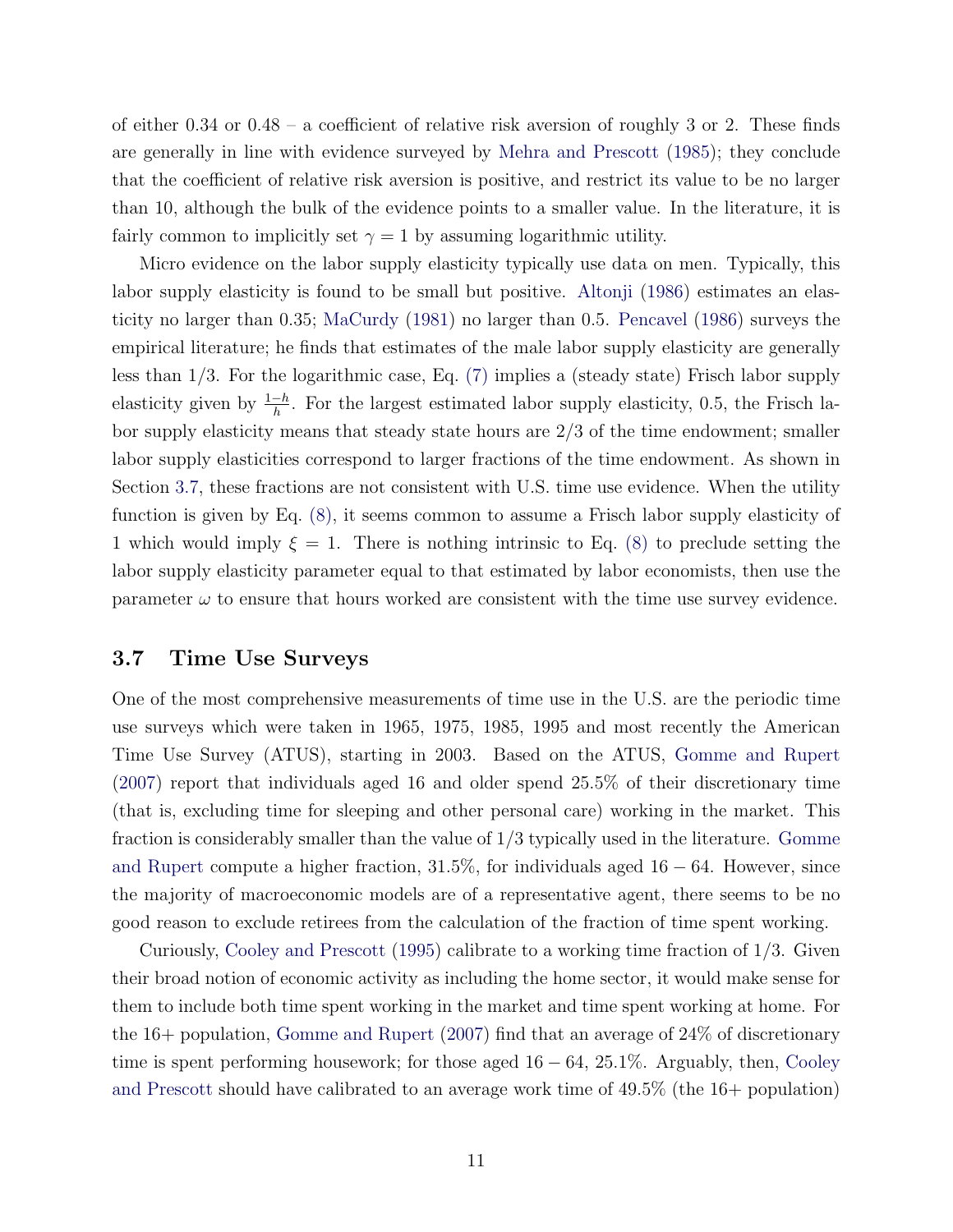or  $56.6\%$  (the  $16 - 64$  population).

### <span id="page-11-0"></span>3.8 Taxes

The calculation of tax rates follows the methodology of [Mendoza et al.](#page-21-9) [\(1994\)](#page-21-9) and [Carey and](#page-20-10) [Tchilinguirian](#page-20-10) [\(2000\)](#page-20-10); see also [Gomme et al.](#page-20-11) [\(2011\)](#page-20-11). [Auray et al.](#page-19-2) [\(2011\)](#page-19-2) construct tax rates for the U.S. and a subset of the E.U. The first step is to compute the tax rate on general household income, denoted  $\tau_h$  (as distinct from the tax on earnings,  $\tau_n$ ), as the ratio of total household taxes divided by total household income:

$$
\tau_h = \frac{\text{Personal Current Taxes}}{\text{Net Interest} + \text{Properties' Income} + \text{Rental Income} + \text{Wages and Salaries}} \tag{20}
$$

Next, the tax rate on earnings is obtained as

$$
\tau_n = \frac{\text{Labor Income Taxes}}{\text{Labor Income}} \tag{21}
$$

where

Labor Income Taxes = 
$$
τ_h
$$
 [Wages and Salaries + (1 − *α*)Properties' Income] + Contributions for Government Social Security, (22)

and

Labor Income =Wages and Salaries + 
$$
(1 - α)
$$
Properties' Income  
+ Employee Contributions for Government Social Security. (23)

In the above,  $\alpha$  is capital's share of income; see Section [3.3.](#page-7-2)

Finally, the capital income tax rate is given by

$$
\tau_k = \frac{\text{Capital Income Taxes}}{\text{Capital Income}} \tag{24}
$$

where

Capital Income Taxes = 
$$
\tau_h
$$
 [Net Interest +  $\alpha$  Properties' Income + Rental Income]

+ Corporate Income Taxes + Real Estate Property Taxes (25)

+ State and Local Other Taxes,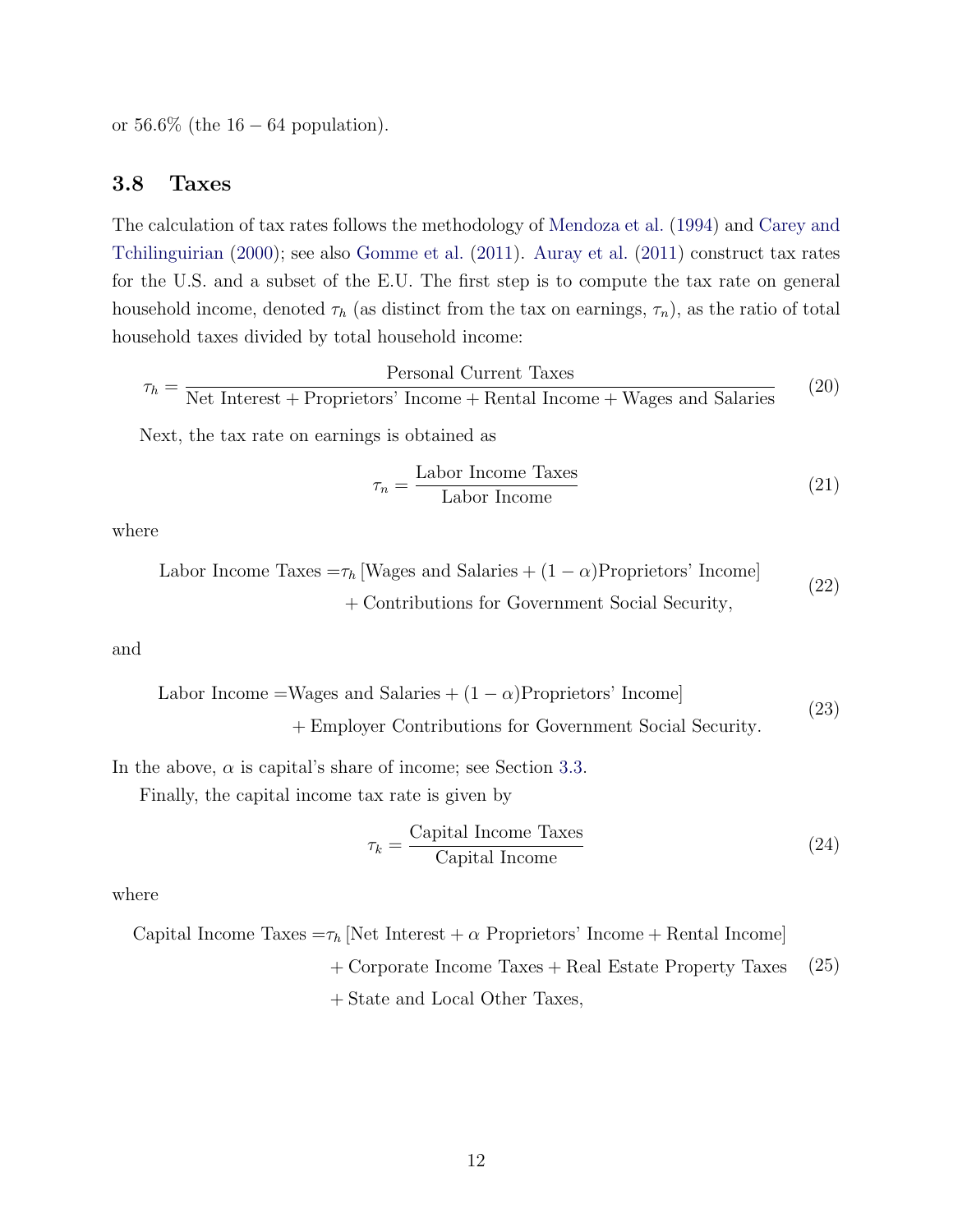and

Capital Income = Net Operating Surplus + Consumption of Private Fixed Capital

\n
$$
+ (1 - \alpha) \text{ Properties' Income},
$$
\n(26)

where it is understood that the income flows, including net operating surplus, are measured net of their corresponding housing income flows. "State and Local Other Taxes" includes items like licensing fees.

#### 3.9 The Return to Capital

As in [Gomme et al.](#page-20-11) [\(2011\)](#page-20-11), the after-tax return to capital can be computed from NIPA data by dividing after-tax private market capital income by the corresponding capital stock:

<span id="page-12-1"></span>
$$
R_t = \left[ \left( \frac{\text{(After-tax Capital Income)} / 4}{\text{Market Capital Stock}} \right)^4 - 1 \right] \times 100\% \tag{27}
$$

where

After-tax Capital Income =Net Operating Surplus  $-(1 - \alpha)$  Proprietors Income

 $-\tau_h$  [Net Interest –  $\alpha$  Proprietors Income – Rental Income]

− Taxes on Corporate Income − Business Property Taxes

− State and Local Other Taxes.

(28)

Since income is reported at an annual rate, the division of income by 4 in Eq. [\(27\)](#page-12-1) expresses income at a quarterly rate.

#### <span id="page-12-0"></span>3.10 The Solow Residual

Given data on hours of work, the capital stock and output, and armed with an estimate of  $\alpha$ , capital's share of income, the Solow residual can be computed from the aggregate production function, Eq.  $(9)$ .<sup>[7](#page-12-2)</sup> Denote the Solow residual by  $Z_t$ . To obtain the properties of the productivity shock in Eq.  $(10)$ , namely the autoregressive parameter,  $\rho$ , and the standard deviation of the innovation,  $\sigma$ , run the following regression:

> <span id="page-12-3"></span> $\ln Z_t = \beta_0 + \beta_1 \ln Z_{t-1} + \beta_2 t + u_t.$ . (29)

<span id="page-12-2"></span><sup>&</sup>lt;sup>7</sup>A time series for quarterly capital can be obtained from the reported annual capital stock data by using quarterly investment flows and imputing the depreciation rate; see [Gomme and Rupert](#page-20-1) [\(2007\)](#page-20-1) for details.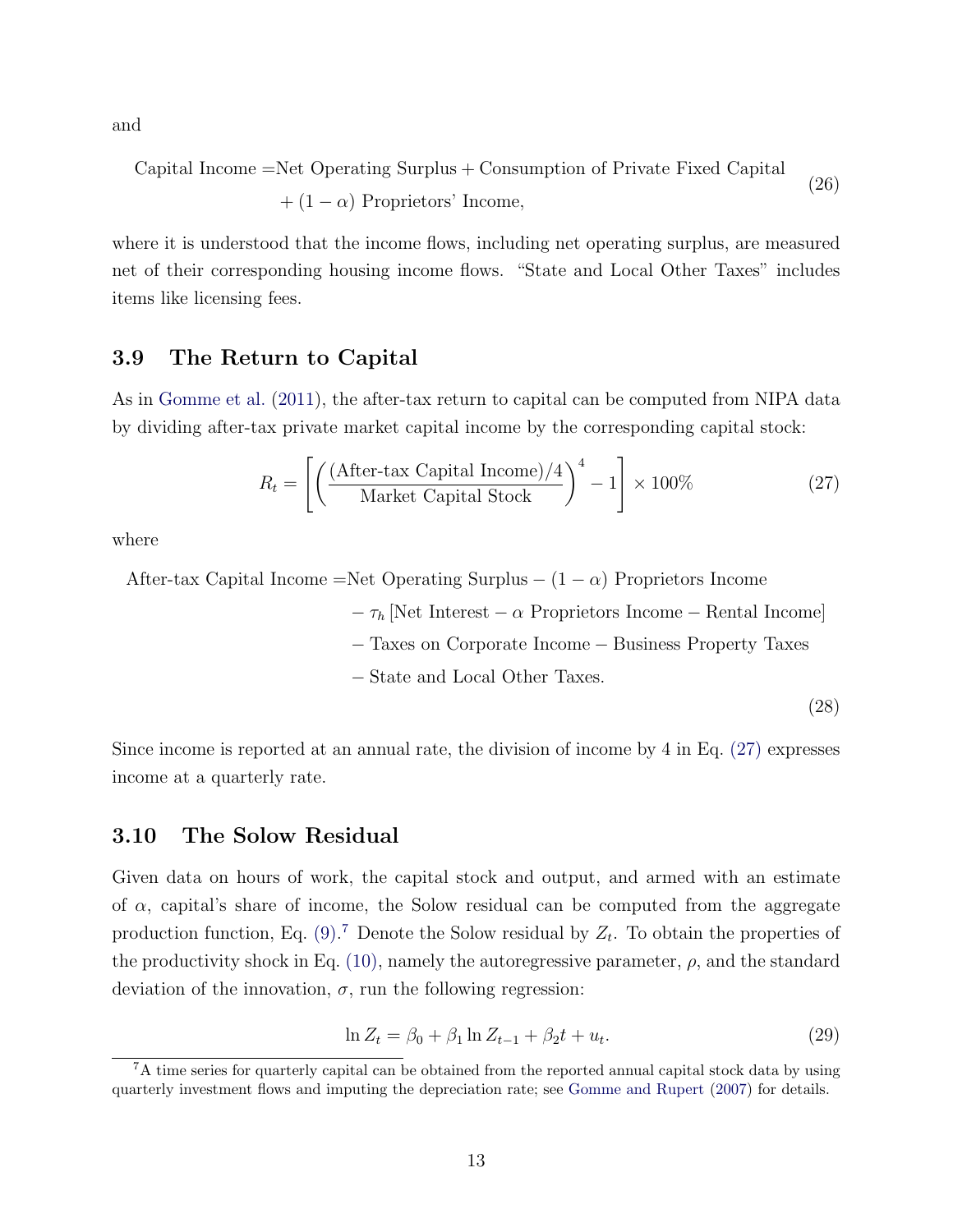The time trend, t, is included to remove secular growth. The estimate of  $\beta_1$  corresponds to  $\rho$  while the standard error of the residual corresponds to  $\sigma$ .

The results of estimating Eq. [\(29\)](#page-12-3) over the period 1954Q1 through 2010Q4 are:

<span id="page-13-0"></span>
$$
\ln Z_t = 0.3252 + 0.9555 \ln Z_{t-1} + 3.4144 \times 10^5 t,
$$
  
(30)  

$$
\ln Z_t = 0.1145 \times 10^5 t,
$$
  
(30)

standard errors in parentheses. The standard deviation of the residual is 0.00861.

#### 3.11 Calibration Targets: Summary

Table [2](#page-14-0) summarizes the implications of the calculations above for the calibration targets. In order to provide a single source of targets, Table [2](#page-14-0) includes targets relevant for those interested in modeling the home sector, as well as a disaggregation of the depreciation rates into their constituent components (for the market sector, between structures and equipment & software; for the home sector, between structures (housing) and consumer durables).

A few comments are in order. First, the depreciation rate for market structures is substantially lower than that of equipment & software. The overall market depreciation rate is, clearly, a weighted average of the two components where the weights are given by the relative sizes of the two capital stocks. As shown in [Gomme and Rupert](#page-20-1) [\(2007\)](#page-20-1), while the market structures-output ratio is relatively constant in the post-World War II period, that of equipment & software has move up by roughly 10 percentage points.

Second, while the after-tax return to private market capital is somewhat higher than the 4% real return that the bulk of the macroeconomics literature calibrates to, the pre-tax return is much higher. The conventional justification for using a 4% return is that it represents a rough average of stock market returns, around 7% according to [Mehra and Prescott](#page-21-6) [\(1985\)](#page-21-6), and the return to a risk-free bond, 0.8% again according to [Mehra and Prescott.](#page-21-6) Recall, though, that the return to private market capital computed above includes income flows that correspond to income from the stock market as well as bonds. What is potentially missing is intangible capital. Omitting intangible capital – which presumably earns a return measured in NIPA – biases up the measured return to private market capital. However, as reported in [Gomme et al.](#page-20-11) [\(2011\)](#page-20-11), the average return to the S&P 500 is somewhat *higher* than the return to private market capital, despite the fact that the prices of the stocks making up the S&P 500 should be pricing in the value of intangible capital.

Third, the properties of the technology shock are fairly similar to those of [Prescott](#page-21-1) [\(1986\)](#page-21-1): an autoregressive parameter of 0.95 and a standard deviation of the innovation of 0.00763.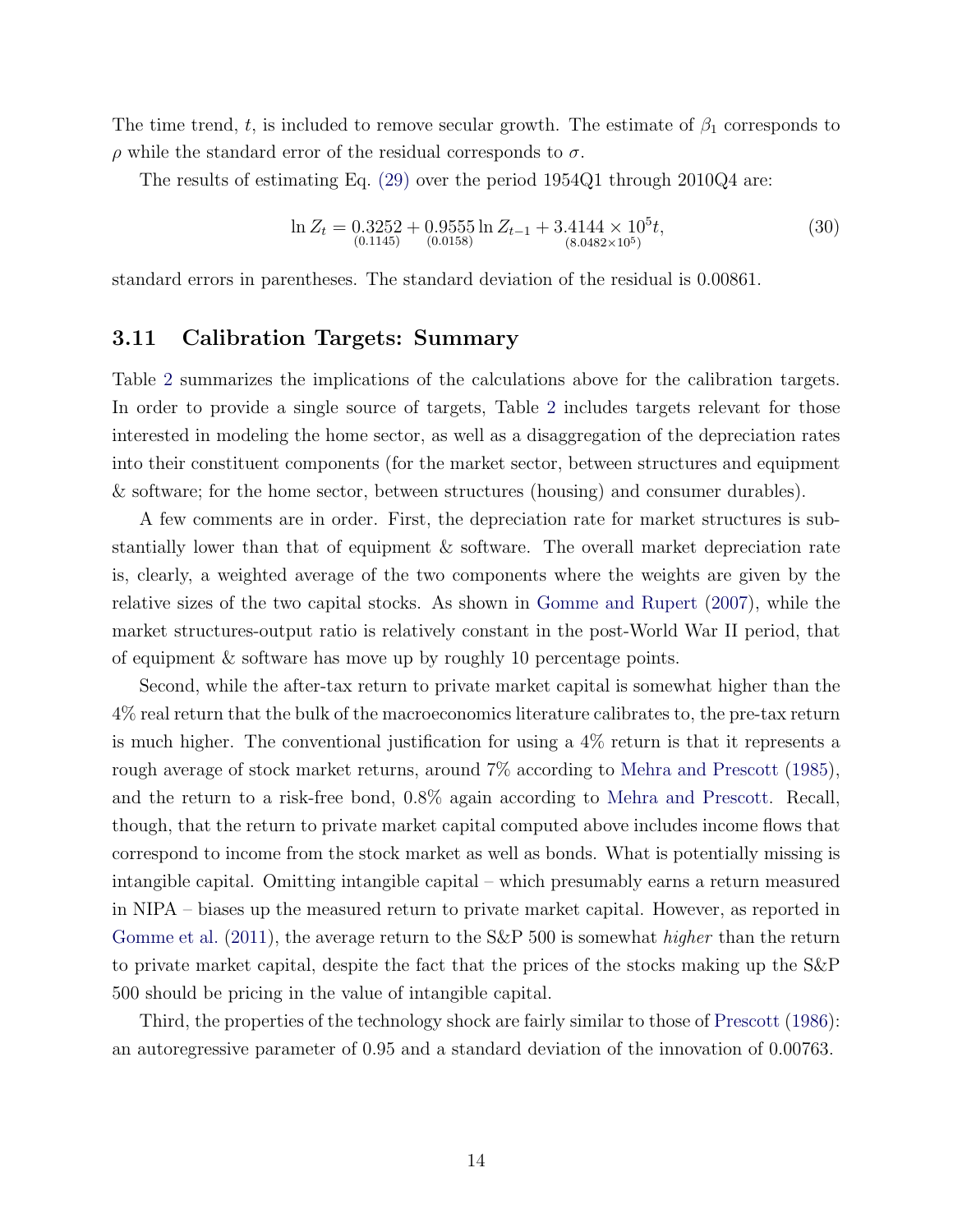<span id="page-14-0"></span>

| Target                             | Value   |
|------------------------------------|---------|
| Risk aversion                      | $1-2$   |
| Frisch labor supply elasticity     | 1.0     |
| Time:                              |         |
| Market, $16+$                      | 0.255   |
| Market, $16-64$                    | 0.315   |
| Home, $16+$                        | 0.24    |
| Home, $16 - 64$                    | 0.251   |
| Capital's share of income          | 0.2852  |
| Depreciation rates:                |         |
| Market                             | 0.0718  |
| Structures                         | 0.0289  |
| Equipment & Software               | 0.1460  |
| Home                               | 0.0612  |
| Housing                            | 0.0159  |
| Durables                           | 0.2070  |
| Investment-output ratio            | 0.1617  |
| Capital-output ratio               | 1.6590  |
| Labor tax rate                     | 0.2417  |
| Capital tax rate                   | 0.4002  |
| Return to capital:                 |         |
| Pre-tax                            | 9.4115  |
| After-tax                          | 4.9869  |
| Technology shock:                  |         |
| Autoregressive parameter           | 0.9555  |
| Standard deviation of the residual | 0.00861 |
|                                    |         |

Table 2: Calibration Targets

Notes: Average time allocations are based on calculations by [Gomme and Rupert](#page-20-1) [\(2007\)](#page-20-1) from the American Time Use Survey. Capital's share of income, the depreciation rates, the ratios, tax rates and properties of the technology shock are based on data for the period 1954Q1 through 2010Q4; see the estimates in Eq. [\(30\).](#page-13-0) The return to capital is averaged over 1954Q1 through 2009Q4.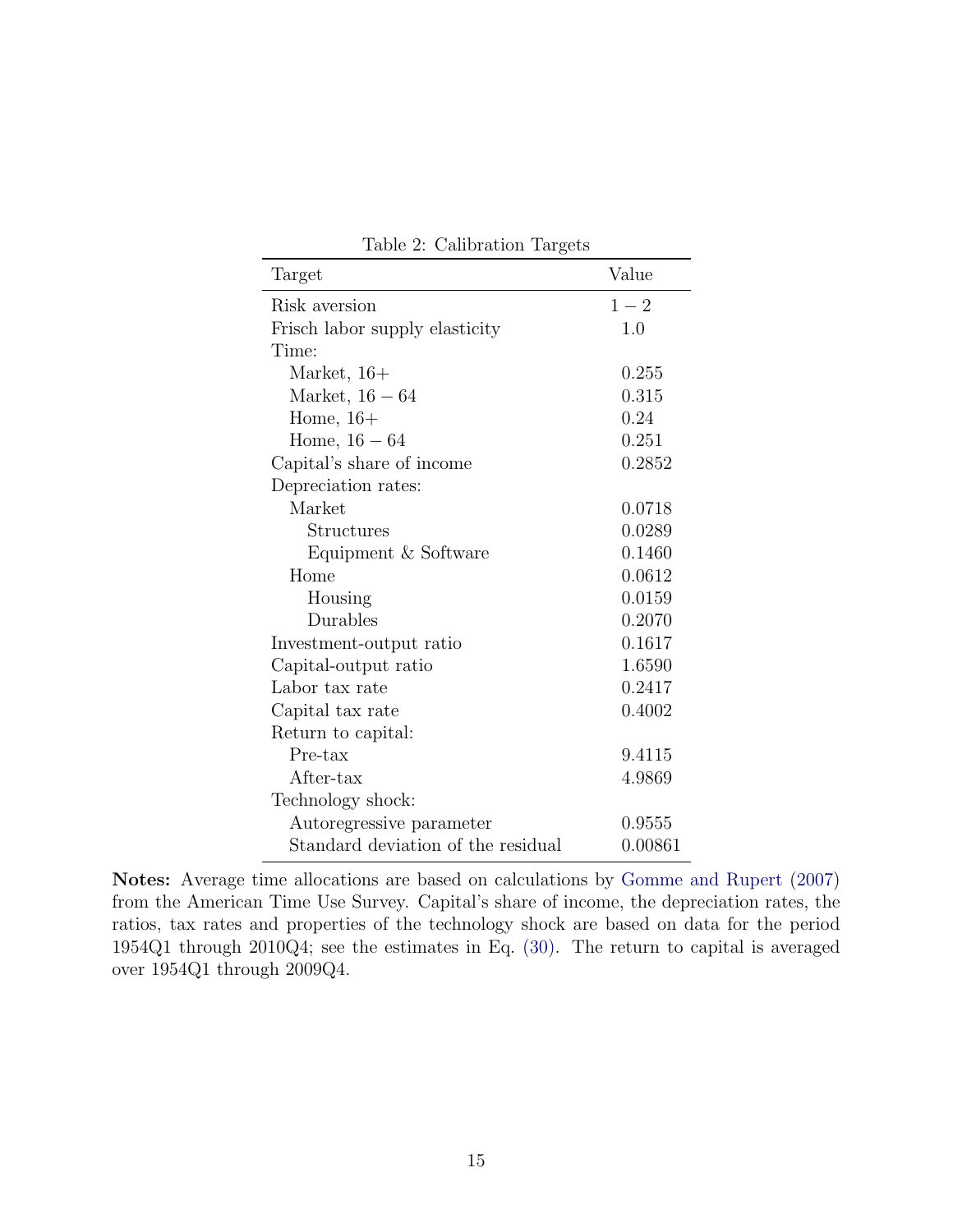#### <span id="page-15-0"></span>3.12 Calibration In Action

A model period is set to one quarter. Recall from Table [1](#page-5-1) that there are 9 parameters to be calibrated. Some of these parameters can be set directly from Table [2.](#page-14-0) These include: δ, the depreciation rate, based on the depreciation rate of market capital; α, capital's share of income;  $\rho$  and  $\sigma$ , the properties of the technology shock (see the estimates in Eq. [\(30\)\)](#page-13-0); and the tax rates on labor income,  $\tau_n$ , and capital income,  $\tau_k$ . For the purposes of this demonstration, the New Classical calibration will be followed, and the coefficient of relative risk aversion is set to 2. The remaining parameters are  $\beta$ , the discount factor, and  $\omega$  which determines the importance of leisure in preferences. These parameters should be calibrated to "high quality" targets, and so are chosen so that the model's steady state delivers the observed fraction of time spent working, 25.5%, and an annual real return to capital of 4.9869%. A reasonable alternative to the return to capital would be the investment-output ratio. Given the discussion above concerning conceptual issues in obtaining the capitaloutput ratio, as well as the large – if infrequent – revisions to broad definitions of capital, either the return to capital or the investment-output ratio should be strictly preferred as calibration targets over the capital-output ratio.

The equations characterizing a solution to this model consist of:

$$
U_1(c_t, 1 - n_t)F_2(k_t, n_t; z_t) = U_2(c_t, 1 - n_t)
$$
\n(31)

$$
U_1(c_{t+1}, 1 - n_{t+1}) = \beta E_t \left\{ U_1(c_{t+1}, 1 - n_{t+1}) \left[ (1 - \tau_k) F_1(k_{t+1}, n_{t+1}; z_{t+1}) + 1 - \delta \right] \right\}
$$
(32)

$$
c_t + k_{t+1} = F(k_t, n_t; z_t) + (1 - \delta)k_t
$$
\n(33)

Imposing the functional forms above, in steady state, these equations read:

$$
\frac{1}{c}(1-\alpha)\left(\frac{k}{n}\right)^{\alpha} = \frac{\omega}{1-n}
$$
\n(34)

$$
1 = \beta \left[ (1 - \tau_k) \alpha \left( \frac{n}{k} \right)^{1 - \alpha} + 1 - \delta \right] \tag{35}
$$

$$
c + \delta k = k^{\alpha} n^{1-\alpha} \tag{36}
$$

These equations can be solved for c, n, k,  $\omega$  and  $\beta$ , imposing the additional restrictions that

$$
n = 0.255\tag{37}
$$

$$
(1 - \tau_k)\alpha \left(\frac{n}{k}\right)^{1 - \alpha} + 1 - \delta = 1.049869^{\frac{1}{4}}
$$
\n(38)

Doing so results in the following steady state values and parameter values:

$$
k = 5.7659
$$
,  $h = 0.255$ ,  $c = 0.5142$ ,  $\beta = 0.9879$ ,  $\omega = 2.5205$ . (39)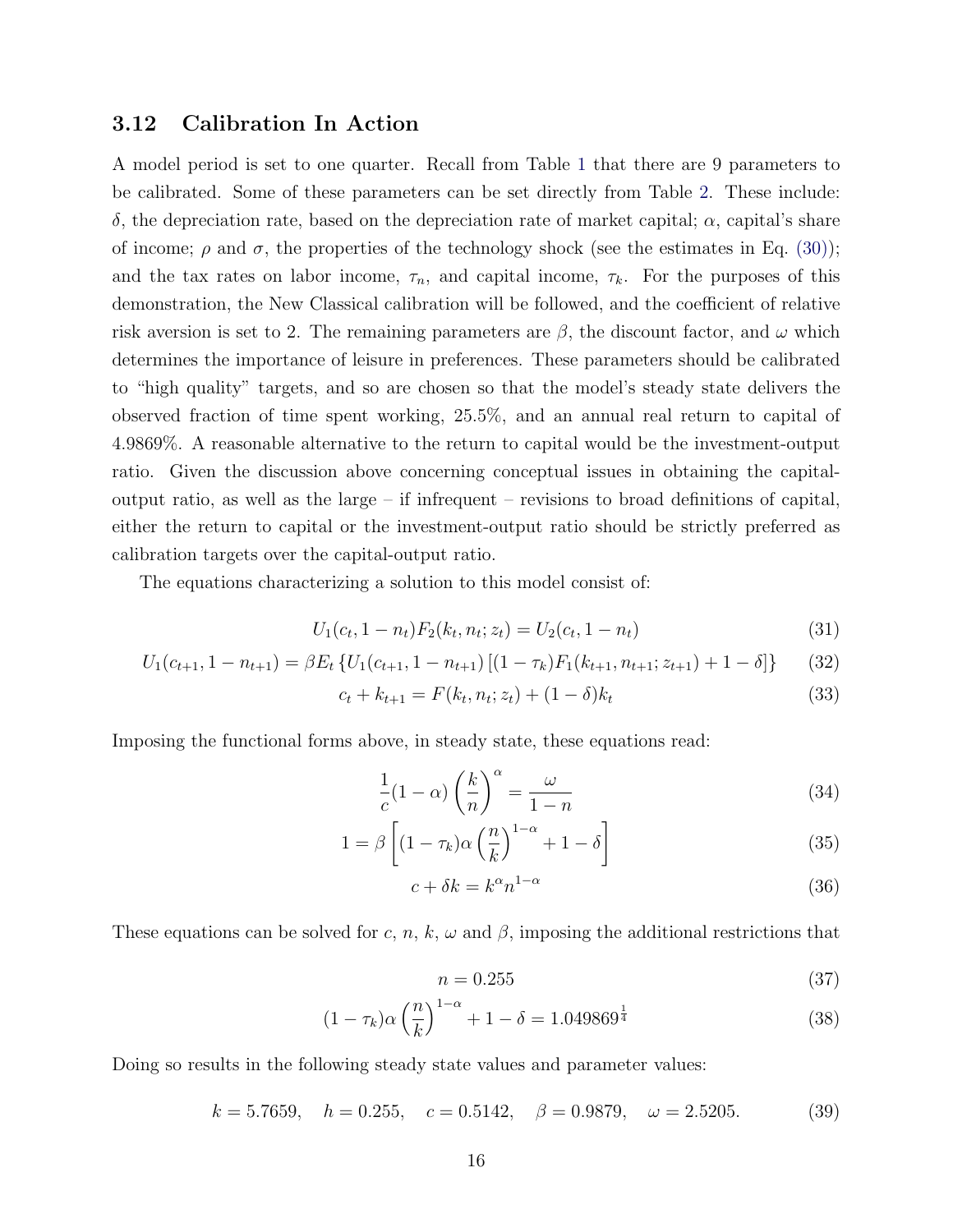In steady state, output is 0.6206. This calibration implies that the steady state consumptionoutput ratio is 0.8285, and that the annual capital-output ratio is 2.3228.

## <span id="page-16-0"></span>4 Simulation

While first-order perturbation methods are quite popular for solving dynamic general equilibrium models, here the model is solved by a policy function iteration method (also known as a projection method, or finite element method); see [Coleman](#page-20-12) [\(1990\)](#page-20-12) for details. This algorithm solves the Euler equations and constraints exactly as a set of grid points for the state variables, with linear interpolation between grid points.

In the business cycle literature, standard practice is to produce one table of second moments for the U.S. economy and a second such table for the model economy (reporting the average over many replications for the model economy). Here, instead, the model is simulated once using the measured innovations to the technology shock (Solow residual). Time series for the model are, then, compared to corresponding series from the U.S. data. In order to remove the secular trend from the data, apply the natural logarithm to the data, then apply the [Hodrick and Prescott](#page-20-13) [\(1997\)](#page-20-13) filter. The simulated data is similarly filtered.

Constructing quarterly time series is, at times, problematic. The principal problem is that some time series are only available annually, at least over part of the desired sample period of 1954Q1 through 2010Q4. Details concerning the various necessary manipulations can be gleaned from the Matlab/Octave file that constructs the data for this paper, or by referring to [Gomme and Rupert](#page-20-1) [\(2007\)](#page-20-1) and [Gomme et al.](#page-20-11) [\(2011\)](#page-20-11).

Figure [1a](#page-17-0) shows a remarkably good "fit" between the model's prediction for the path of output and that actually observed. This fit can also be seen in the scatter plot in Figure [2a](#page-18-0) where each dot represents a combination of actual and simulated output at some particular period of time. In particular, the scatter plot exhibits a positive association between actual and simulated, and a fairly tight fit as indicated by the fact that the points are reasonably tightly clustered along the 45 degree line.

The story is much the same for consumption, as seen in Figure [1b,](#page-17-1) although the model produces considerably less volatility in consumption since the mid-1980s than is in the data. Nonetheless, there is a high correlation between the actual and simulated consumption series, as seen in Figure [2b,](#page-18-1) although the correlation is not as tight as for output.

The fit between actual and simulated investment is weaker than seen for output and consumption. Figure [1c](#page-17-2) show that not only is simulated investment more volatile than actual investment, the correlation between the two series is much weaker. These observations are also borne out in the scatter plot, Figure [2c.](#page-18-2) The behavior of investment feeds into that of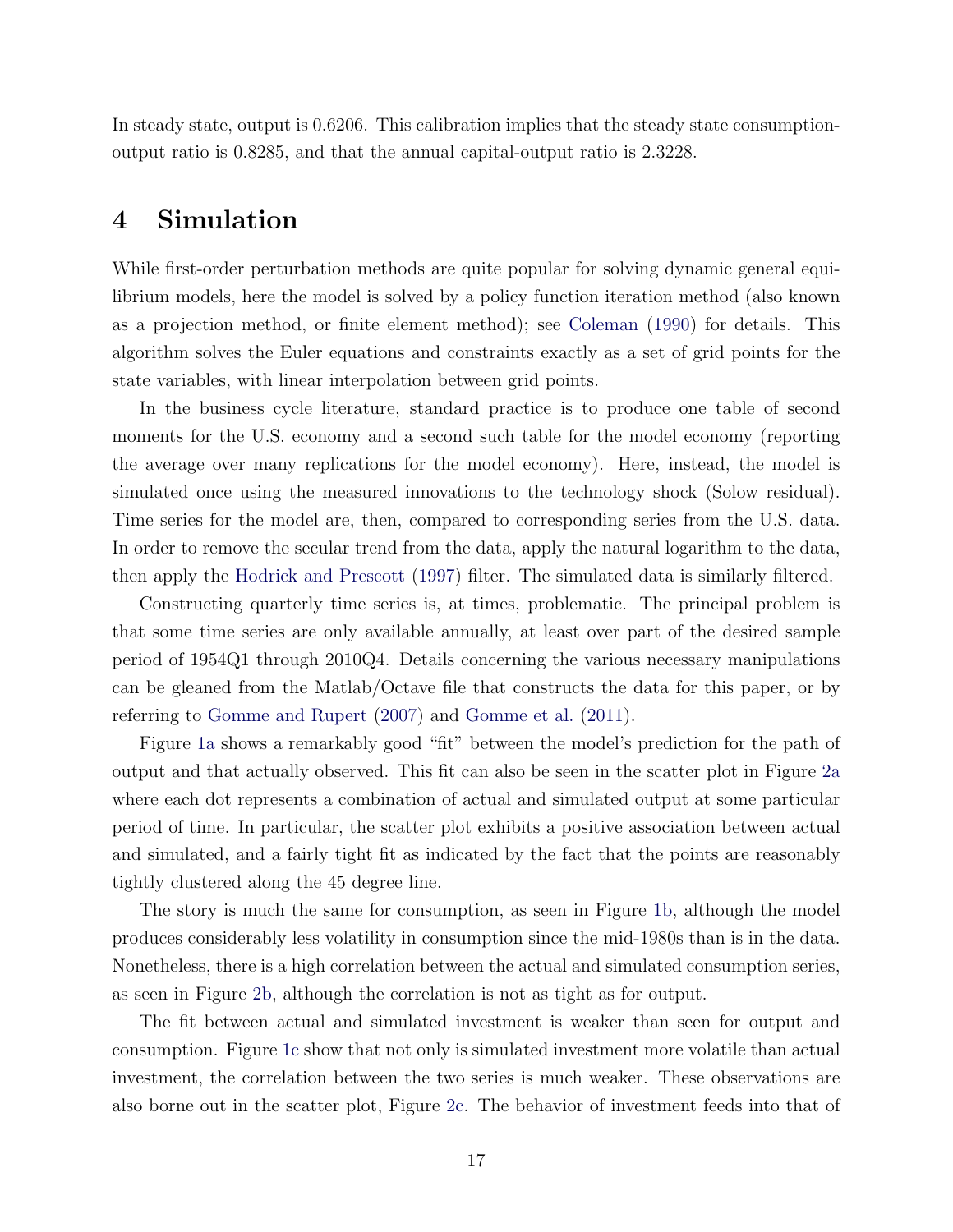<span id="page-17-5"></span><span id="page-17-4"></span><span id="page-17-3"></span><span id="page-17-2"></span><span id="page-17-1"></span><span id="page-17-0"></span>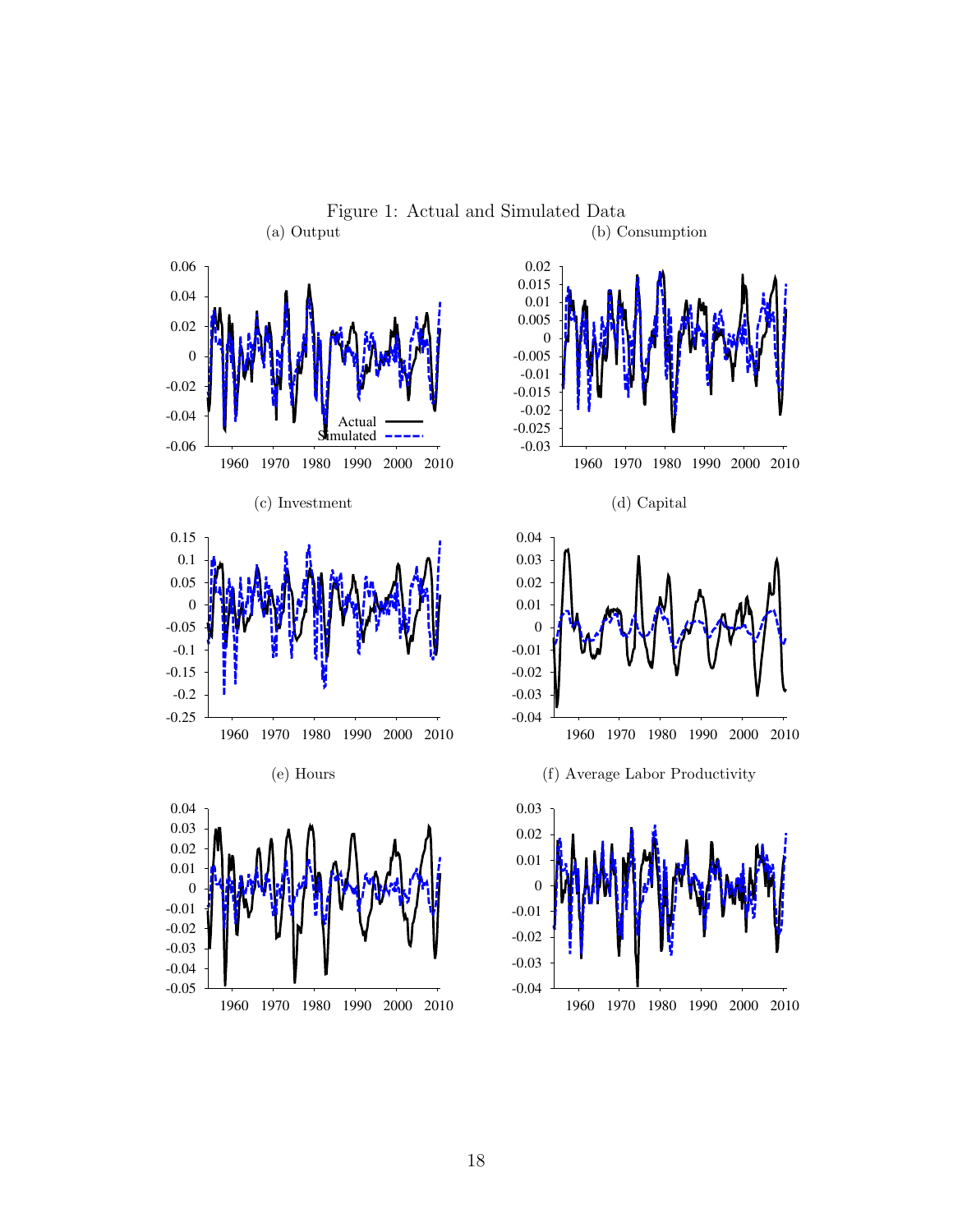<span id="page-18-4"></span><span id="page-18-2"></span><span id="page-18-0"></span>

<span id="page-18-5"></span><span id="page-18-3"></span><span id="page-18-1"></span>Figure 2: Actual and Simulated Data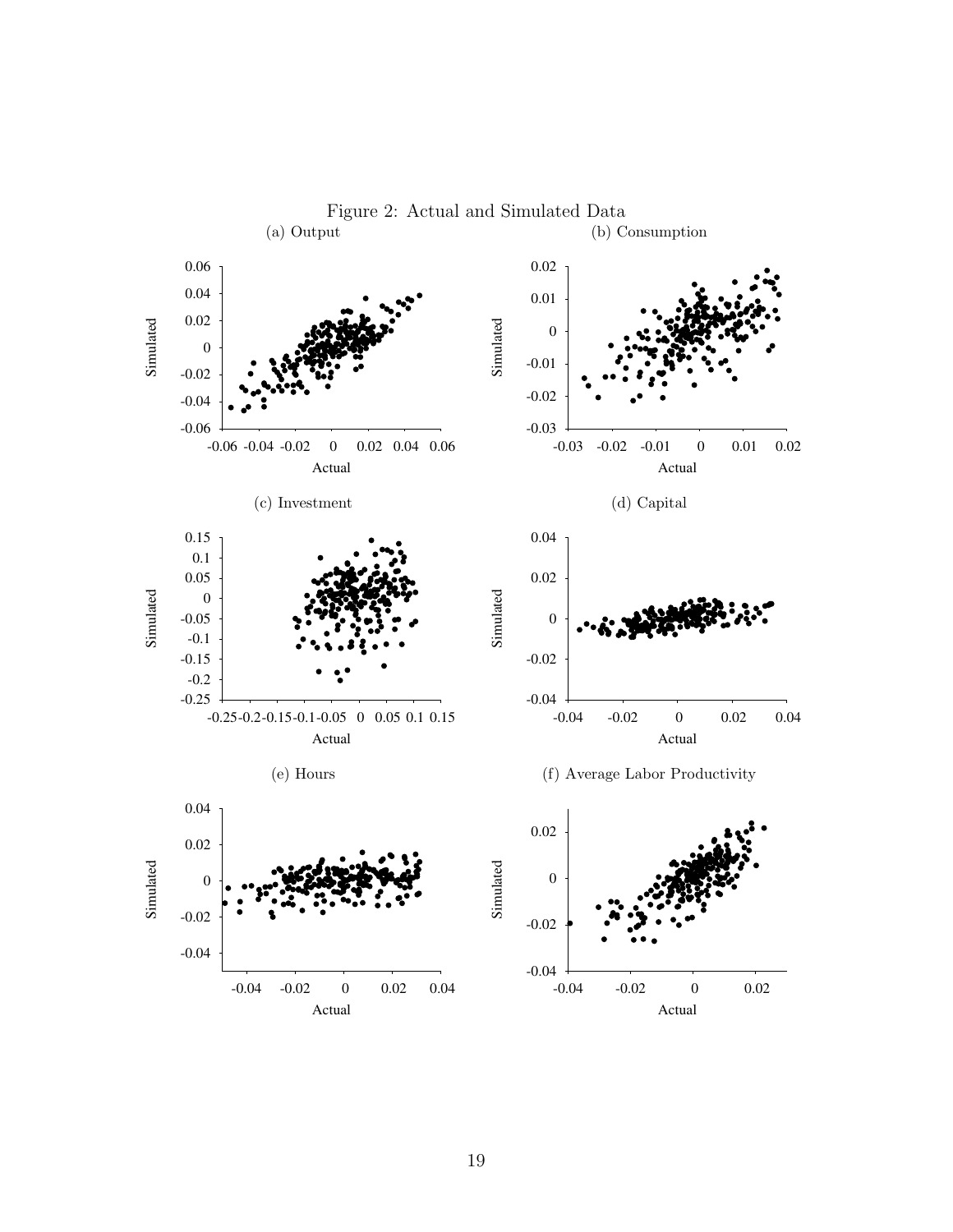capital; see Figure [1d.](#page-17-3) The scatter plot, Figure [2d,](#page-18-3) shows essentially no correlation between the actual and simulated capital stocks.

It is well known from the business cycle literature that models like the one in this paper deliver too little variability in hours worked. Figure [1e](#page-17-4) confirms this observation. Further, Figure [2e](#page-18-4) shows that there is no correlation between actual and simulated hours.

The model does reasonably well in mimicing the time series pattern of average labor productivity, output divided by hours; see Figure [1f.](#page-17-5) The correlation between actual and simulated productivity is fairly high; see Figure [2f.](#page-18-5) Given that the model does so poorly in predicting the time path of hours worked, its success with respect to productivity is, perhaps, surprising.

### 5 Concluding Remarks

This chapter presented, in detail, how to construct calibration targets. To make it easier for others to work with this data, a Matlab/Octave program file is available for download at <http://alcor.concordia.ca/~pgomme>. This program not only reports calibration targets, it also generates a basic set of data and computes business cycle moments

The chapter described how to actually calibrate the neoclassical growth model. Since there are more potential calibration targets than parameters, there is some discretion in choosing calibration targets. It was argued that well-measured, high quality calibration targets should be used whenever possible.

Finally, the model presented simulations of the model, comparing the model's predicted macroeconomic time series with those of the U.S.

# References

- <span id="page-19-1"></span>Altonji, J. G. (1986). Intertemporal substitution in labor supply: Evidence from micro data. Journal of Political Economy, 94(3, Part 2: Hoover Institution Labor Conference):S176– S215.
- <span id="page-19-0"></span>Attanasio, O. P. and Weber, G. (1995). Is consumption growth consistent with intertemporal optimization? evidence from the consumer expenditure survey. Journal of Political Economy,  $103(6):1121-1157$ .
- <span id="page-19-2"></span>Auray, S., Eyquem, A., and Gomme, P. (2011). A tale of tax policies in open economies. Working Paper 11-004, Concordia University.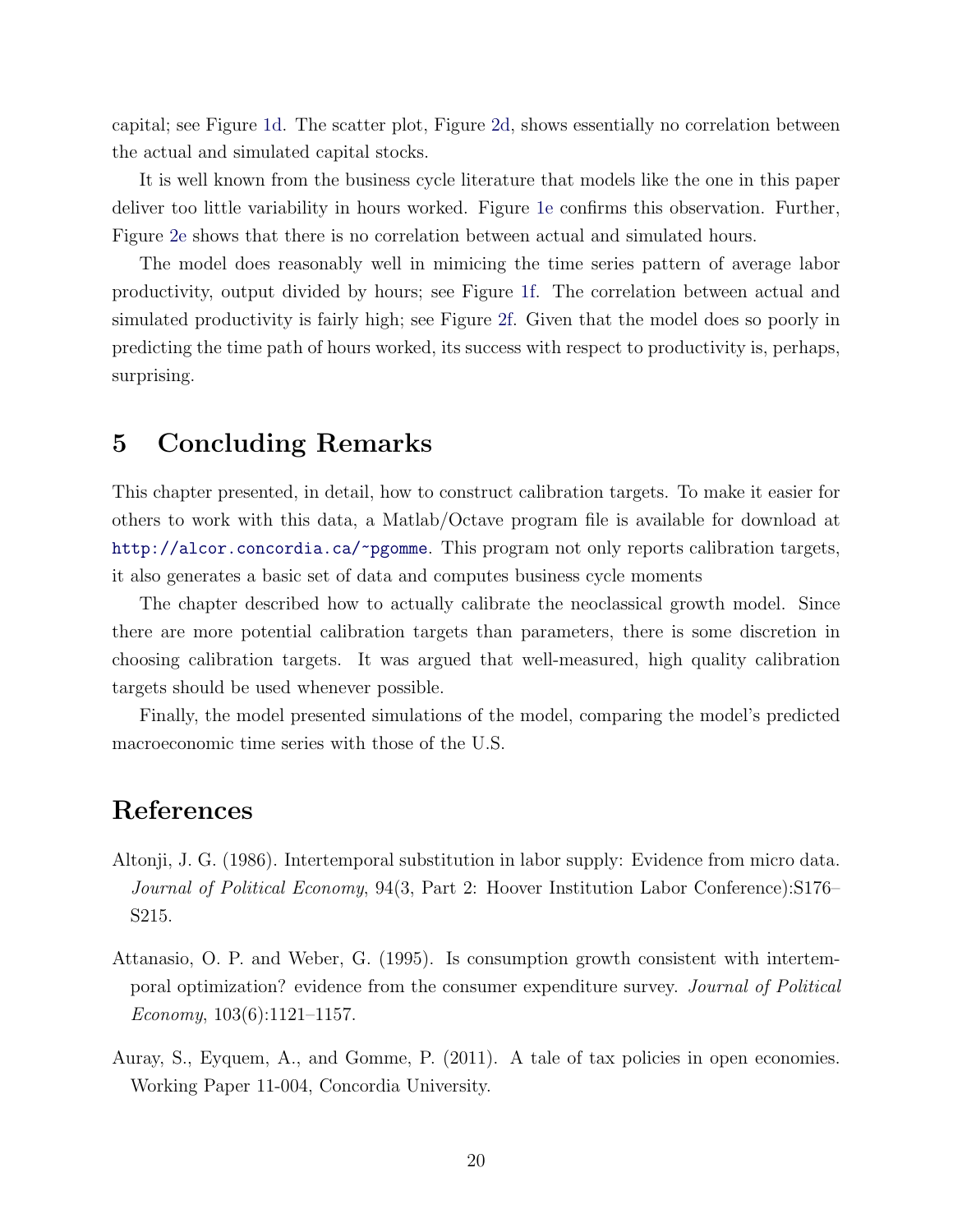- <span id="page-20-4"></span>Benhabib, J., Rogerson, R., and Wright, R. (1991). Homework in macroeconomics: Household production and aggregate fluctuations. The Journal of Political Economy, 99(6):1166– 1187.
- <span id="page-20-10"></span>Carey, D. and Tchilinguirian, H. (2000). Average effective tax rates on capital, labour and consumption. Working Papers Series 258, OECD.
- <span id="page-20-12"></span>Coleman, II, W. J. (1990). Solving the stochastic growth model by policy-function iteration. Journal of Business and Economic Statistics, 8(1):27.
- <span id="page-20-0"></span>Cooley, T. and Prescott, E. C. (1995). Economic growth and business cycles. In Cooley, T., editor, Frontiers of Business Cycle Research, pages 1–38. Princeton University Press, Princeton, N.J.
- <span id="page-20-8"></span>Dynan, K. E. (1993). How prudent are consumers? *Journal of Political Economy*, 101(6):1104–1113.
- <span id="page-20-11"></span>Gomme, P., Ravikumar, B., and Rupert, P. (2011). The return to capital and the business cycle. Review of Economic Dynamics, 14(2):262–278.
- <span id="page-20-1"></span>Gomme, P. and Rupert, P. (2007). Theory, measurement, and calibration of macroeconomic models. Journal of Monetary Economics, 54(2):460–497.
- <span id="page-20-5"></span>Greenwood, J. and Hercowitz, Z. (1991). The allocation of capital and time over the business cycle. The Journal of Political Economy, 99(6):1188–1214.
- <span id="page-20-2"></span>Greenwood, J., Hercowitz, Z., and Krusell, P. (1997). Macroeconomic implications of capitalembodied technological change. American Economic Review, 87(3):342–362.
- <span id="page-20-9"></span>Gruber, J. (2006). A tax-based estimate of the elasticity of intertemporal substitution. Working paper, National Bureau of Economic Research.
- <span id="page-20-7"></span>Hall, R. E. (1978). Stochastic implications of the life cycle-permanent income hypothesis: Theory and evidence. Journal of Political Economy, 86(6):971–987.
- <span id="page-20-6"></span>Herman, S. W. (2000). Fixed assets and consumer goods for 1925–2000. Survey of Current Business, 81(9):26–38.
- <span id="page-20-13"></span>Hodrick, R. J. and Prescott, E. C. (1997). Postwar u.s. business cycles: An empirical investigation. Journal of Money, Credit and Banking, 29(1):pp. 1–16.
- <span id="page-20-3"></span>King, R. G., Plosser, C. I., and Rebelo, S. T. (1988). Production, growth and business cycles: I the basic neoclassical model. Journal of Monetary Economics, 21(2/3):195–232.